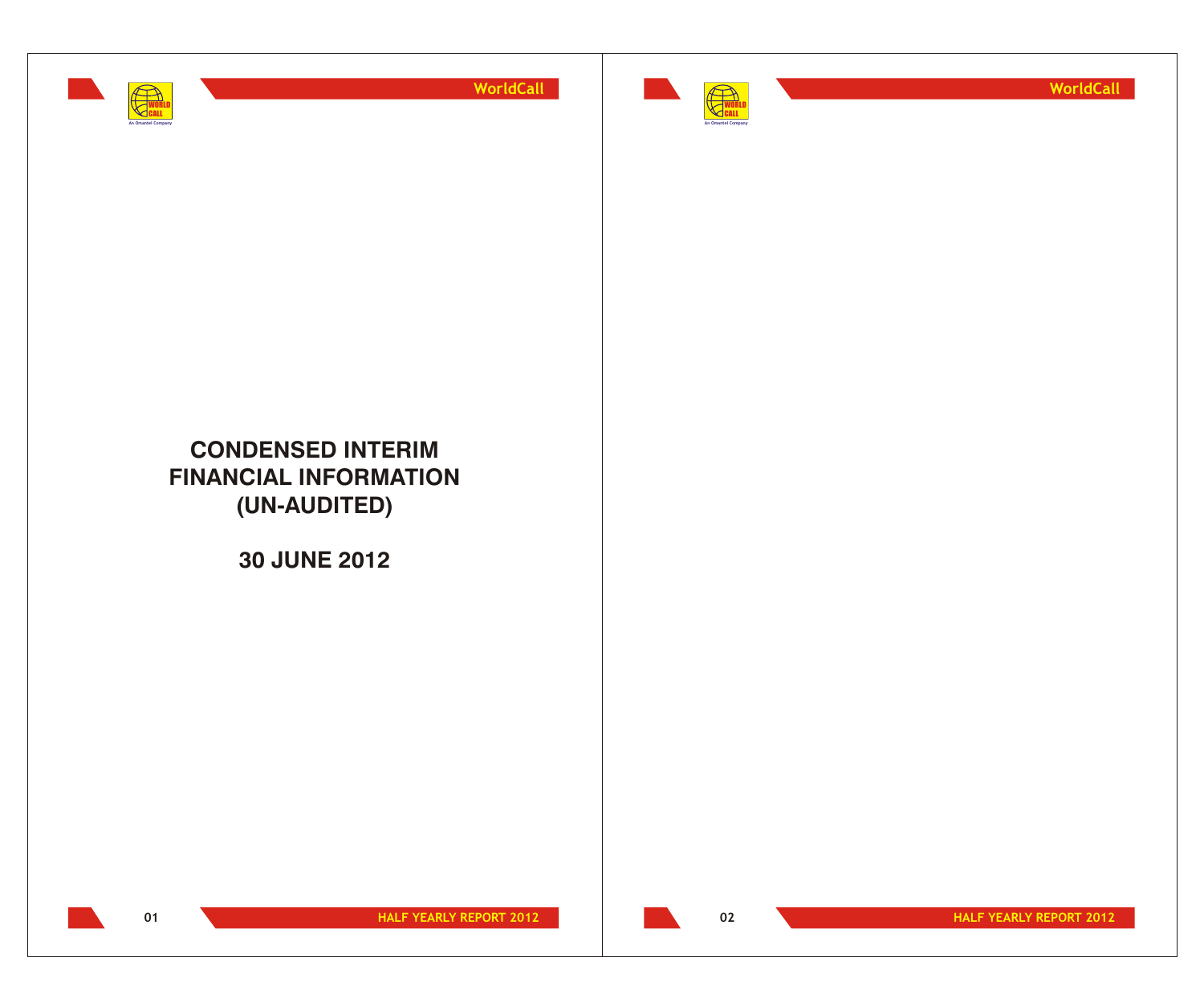

# VISION

WORLD CALL **An Omantel Company**

> We at Worldcall are committed to achieving dynamic growth and service excellence by being at the cutting edge of technological innovation. We strive to consistently meet and surpass customers', employees' and stake-holders' expectations by offering state-of-the-art telecom solutions with national & international footprints. We feel pride in making efforts to position Worldcall and Pakistan in the forefront of international arena.

# **MISSION STATEMENT**

In the telecom market of Pakistan, Worldcall to have an overwhelming impact on the basis of following benchmarks:

> Create new standards of product offering in basic and value added telephony by being more cost effective, easily accessible and dependable. Thus ensuring real value for money to all segments of market.

> Be a leader within indigenous operators in terms of market share, gross revenues and ARPU within five years and maintain the same positioning thereafter.

> Achieve utmost customer satisfaction by setting up high standards of technical quality and service delivery.

Ensuring the most profitable and sustainable patterns of ROI (Return on Investment) for the stake-holders.

# Contents

*Page Five*

Company information

*Page Seven*

Directors' review

*Page Eight*

Review report to the members

*Page Nine* Condensed interim balance sheet

*Page Ten*

Condensed interim profit & loss account

*Page Eleven* Condensed interim statement of comprehensive income

*Page Twelve*

Condensed interim cash flow statement

*Page Thirteen*

Condensed interim statement of changes in equity

## *Page Fourteen*

Notes to the condensed interim financial information

## *Page Twenty Three*

Condensed consolidated interim financial information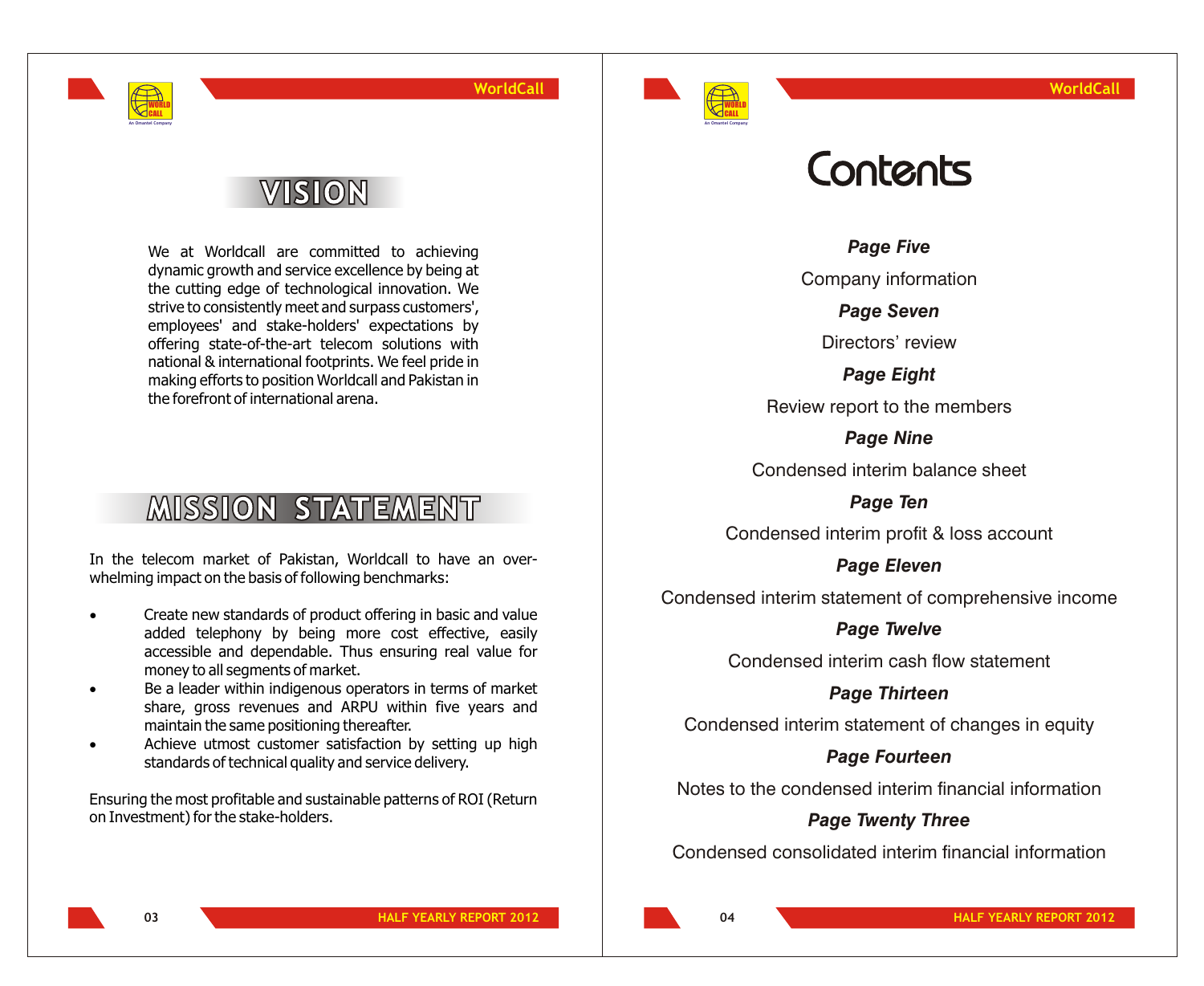



**WorldCall**

## **COMPANY INFORMATION**

| Chairman                                    | Mehdi Mohammed Al Abduwani                                                                                                                                                                                                                                                                                                                                                                                                                                                                                                                                                                                                                                                                                                                                                                                                                                                 |
|---------------------------------------------|----------------------------------------------------------------------------------------------------------------------------------------------------------------------------------------------------------------------------------------------------------------------------------------------------------------------------------------------------------------------------------------------------------------------------------------------------------------------------------------------------------------------------------------------------------------------------------------------------------------------------------------------------------------------------------------------------------------------------------------------------------------------------------------------------------------------------------------------------------------------------|
| <b>Chief Executive Officer</b>              | Babar Ali Syed                                                                                                                                                                                                                                                                                                                                                                                                                                                                                                                                                                                                                                                                                                                                                                                                                                                             |
| Board of Directors (In Alphabetic order)    | Aimen bin Ahmed Al Hosni<br>Asadullah Khawaja<br>Mehdi Mohammed Al Abduwani (Chairman)<br>Samy Ahmed Abdulqadir Al Ghassany<br>Sohail Qadir<br>Shehryar Ali Taseer<br>Talal Said Marhoon Al-Mamari (Vice Chairman)                                                                                                                                                                                                                                                                                                                                                                                                                                                                                                                                                                                                                                                         |
| <b>Chief Financial Officer</b>              | Mohammad Noaman Adil                                                                                                                                                                                                                                                                                                                                                                                                                                                                                                                                                                                                                                                                                                                                                                                                                                                       |
| <b>Executive Committee</b>                  | Mehdi Mohammed Al Abduwani (Chairman)<br>Aimen bin Ahmed Al Hosni (Member)<br>Sohail Qadir (Member)<br>Babar Ali Syed (Member)<br>Rizwan Abdul Hayi (Secretary)                                                                                                                                                                                                                                                                                                                                                                                                                                                                                                                                                                                                                                                                                                            |
| <b>Audit Committee</b>                      | Talal Said Marhoon Al-Mamari (Chairman)<br>Asadullah Khawaja (Member)<br>Aimen bin Ahmed Al Hosni (Member)<br>Rizwan Abdul Hayi (Secretary)                                                                                                                                                                                                                                                                                                                                                                                                                                                                                                                                                                                                                                                                                                                                |
| <b>HR Committee</b>                         | Aimen bin Ahmed Al Hosni (Chairman)<br>Talal Said Marhoon Al-Mamari (Member)<br>Sohail Qadir (Member)                                                                                                                                                                                                                                                                                                                                                                                                                                                                                                                                                                                                                                                                                                                                                                      |
| <b>Chief Internal Auditor</b>               | Mirghani Hamza Al-Madani                                                                                                                                                                                                                                                                                                                                                                                                                                                                                                                                                                                                                                                                                                                                                                                                                                                   |
| <b>Company Secretary</b>                    | Rizwan Abdul Hayi                                                                                                                                                                                                                                                                                                                                                                                                                                                                                                                                                                                                                                                                                                                                                                                                                                                          |
| <b>Auditors</b>                             | KPMG Taseer Hadi & Co.<br><b>Chartered Accountants</b>                                                                                                                                                                                                                                                                                                                                                                                                                                                                                                                                                                                                                                                                                                                                                                                                                     |
| <b>Legal Advisers</b>                       | M/s Khan & Partners<br><b>Barristers &amp; Solicitors</b>                                                                                                                                                                                                                                                                                                                                                                                                                                                                                                                                                                                                                                                                                                                                                                                                                  |
| <b>Bankers (In Alphabetic Order)</b>        | <b>Allied Bank Limited</b><br>Albaraka Bank (Pakistan) Limited<br>(formerly Emirates Global Islamic Bank Limited)<br>Askari Bank Limited<br>Barclays Bank Plc Pakistan<br>Burj Bank Limited<br>(formerly Dawood Islamic Bank Limited)<br>Citi Bank N.A.<br>Deutsche Bank AG<br>Faysal Bank Limited<br>First Dawood Investment Bank Limited<br>Habib Bank Limited<br>Habib Metropolitan Bank Limited<br>HSBC Bank Middle East Limited<br>IGI Investment Bank Limited<br>J S Bank Limited<br><b>KASB Bank Limited</b><br><b>MCB Bank Limited</b><br>National Bank of Pakistan<br><b>NIB Bank Limited</b><br>Oman International Bank S.A.O.G.<br>Pak Oman Investment Co. Limited<br>Soneri Bank Limited<br>Standard Chartered Bank (Pakistan) Limited<br>Summit Bank Limited<br>(formerly Arif Habib Bank Limited)<br>Tameer Micro Finance Bank Limtied<br>The Bank of Punjab |
| <b>Registrar and Shares Transfer Office</b> | THK Associates (Pvt.) Limited<br>Ground Floor, State Life Building No.3,<br>Dr. Zia-ud-Din Ahmed Road, Karachi.<br>Tel: (021) 111-000-322                                                                                                                                                                                                                                                                                                                                                                                                                                                                                                                                                                                                                                                                                                                                  |
| <b>Registered Office/Head Office</b>        | 67-A, C/III, Gulberg-III,<br>Lahore, Pakistan<br>Tel: (042) 3587 2633-38<br>Fax: (042) 3575 5231                                                                                                                                                                                                                                                                                                                                                                                                                                                                                                                                                                                                                                                                                                                                                                           |
| 05                                          | <b>HALF YEARLY REPORT 2012</b>                                                                                                                                                                                                                                                                                                                                                                                                                                                                                                                                                                                                                                                                                                                                                                                                                                             |

**06**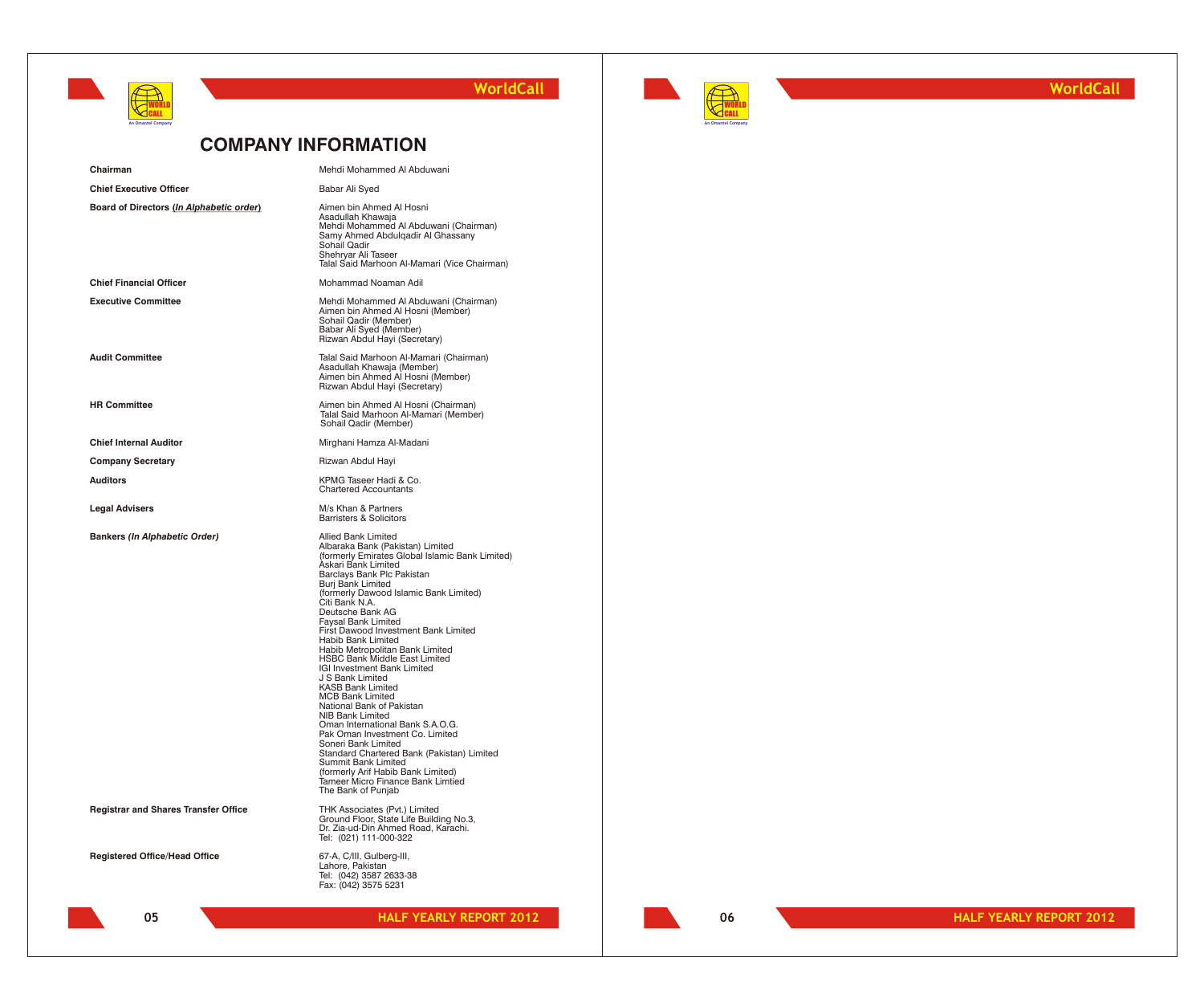

## **DIRECTORS' REVIEW**

The Directors of Worldcall Telecom Limited ("WTL" or the "Company") are pleased to present the brief overview of the financial information for the half year ended 30 June 2012.

## **Financial Overview**

The revenues have shown growth of 30% as compared to the corresponding period last year. However this increase has been diluted by eroded margins and declining ARPUs. Due to this gross profit has witnessed a 40% decline. Operating and finance cost witnessed savings of 3% and 9% respectively compared with the same period last year. Unfavorable movements in foreign exchange rates have adversely affected the Company and consequently the Company had to book exchange loss of Rs 206.5 million on its foreign currency denominated liabilities. The period was closed with net loss of Rs 426 million as compared to loss of Rs 300 million in the corresponding period last year.

## **Future Outlook**

The overall economic landscape is turbulent on account of rising inflation, macro economic instability and political uncertainty. The telecom sector is also under stress particularly the LDI segment has been severely under performing due to complete margin erosion in international termination business. To alleviate and improve the situation, all LDI operators have been raising voice for certain market reforms aimed at ensuring healthy margins so as to sustain and grow business.

The long term focus will continue to revolve around data segment. Growing trend of broadband subscribers and internet penetration in urban as well as rural areas will be the corner stone for the strategists in communication industry. The Company too is focused on this area and has plans to grow in this market segment on account of its extensive service portfolio and competitive pricing.

## **Company's staff and customers**

We express our gratitude to our all staff members for their efforts and hard work especially in recent times of stress and pressure. We further place on record here our sincerest gratitude for our customers for their continued trust on our services.

For and on behalf of the Board of Directors

Babandity

**07**

**Lahore Babar Ali Syed** 31 August 2012 Chief Executive Officer





## **INDEPENDENT AUDITOR'S REPORT ON REVIEW OF CONDENSED INTERIM UNCONSOLIDATED FINANCIAL INFORMATION TO THE MEMBERS**

## **Introduction**

We have reviewed the accompanying condensed interim unconsolidated balance sheet of **Worldcall Telecom Limited** ("the Company") as at 30 June 2012 and the related condensed interim unconsolidated profit and loss account, condensed interim unconsolidated statement of comprehensive income, condensed interim unconsolidated cash flow statement, condensed interim unconsolidated statement of changes in equity and notes to the condensed interim unconsolidated financial information for the six-months period then ended (here-in-after referred as the "condensed interim unconsolidated financial information"). Management is responsible for the preparation and presentation of this condensed interim unconsolidated financial information in accordance with approved accounting standards as applicable in Pakistan for interim financial reporting. Our responsibility is to express a conclusion on this condensed interim unconsolidated financial information based on our review.

## **Scope of Review**

We conducted our review in accordance with International Standard on Review Engagements 2410, "Review of Interim Financial Information Performed by the Independent Auditor of the Entity". A review of interim financial information consists of making inquiries, primarily of persons responsible for financial and accounting matters, and applying analytical and other review procedures. A review is substantially less in scope than an audit conducted in accordance with International Standards on Auditing and consequently does not enable us to obtain assurance that we would become aware of all significant matters that might be identified in an audit. Accordingly, we do not express an audit opinion.

## **Conclusion**

Based on our review, nothing has come to our attention that causes us to believe that the accompanying condensed interim unconsolidated financial information is not prepared, in all material respects, in accordance with approved accounting standards as applicable in Pakistan for interim financial reporting.

The figures for the quarters ended 30 June 2012 and 30 June 2011 in the condensed interim unconsolidated profit and loss account and condensed interim unconsolidated statement of comprehensive income have not been reviewed and we do not express a conclusion thereon.

 $\sum_{\mu \in \mathbb{N}}$ 

**Lahore KPMG Taseer Hadi & Co.**<br>31 August 2012 **Chartered Accountants Chartered Accountants (Kamran Iqbal Yousafi)**

**08**

**WorldCall**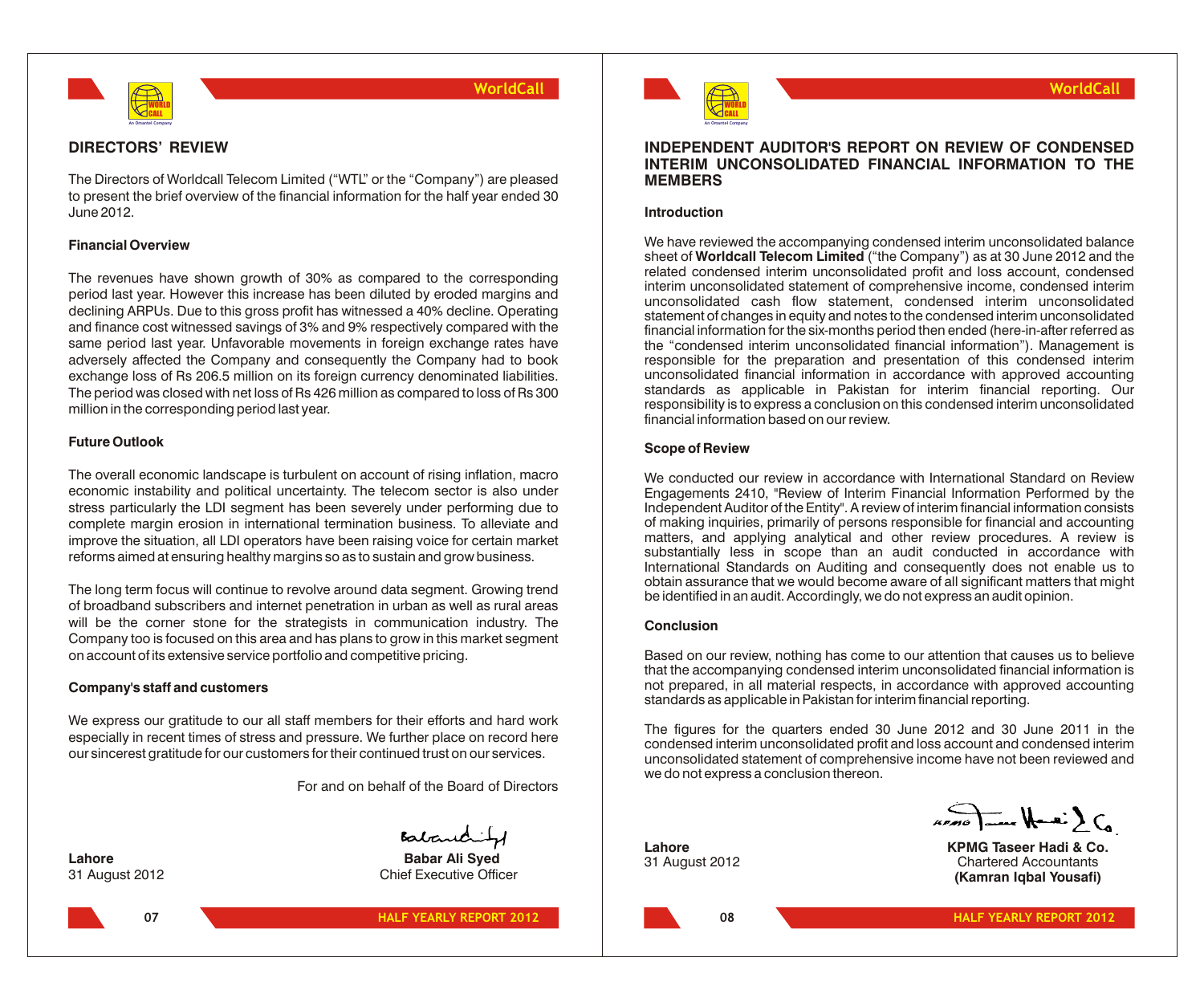

## **CONDENSED INTERIM BALANCE SHEET (UN-AUDITED) AS AT 30 JUNE 2012**

|                                                                                                  |                                | 30 June                   | 31 December           |
|--------------------------------------------------------------------------------------------------|--------------------------------|---------------------------|-----------------------|
|                                                                                                  | Note                           | 2012                      | 2011                  |
| <b>NON CURRENT ASSETS</b>                                                                        |                                | -------(Rupees in '000)-- |                       |
|                                                                                                  |                                |                           |                       |
| Tangible fixed assets                                                                            |                                |                           |                       |
| Property, plant and equipment                                                                    | 5                              | 13,247,753                | 13,527,048            |
| Capital work-in-progress                                                                         |                                | 800,300                   | 650,986               |
|                                                                                                  |                                | 14,048,053                | 14,178,034            |
|                                                                                                  |                                |                           |                       |
| Intangible assets                                                                                | 6                              | 5,078,362                 | 5,183,628             |
| <b>Investment properties</b>                                                                     |                                | 146,074                   | 146,074               |
| Long term investment - classified as held for sale                                               | 7                              |                           |                       |
| Long term trade receivable                                                                       | 8                              | 263,901                   | 18,092                |
| Deferred taxation<br>Long term deposits                                                          |                                | 641,571                   | 288,499<br>132,323    |
|                                                                                                  |                                | 130,529<br>20,308,490     | 19,946,650            |
| <b>CURRENT ASSETS</b>                                                                            |                                |                           |                       |
| Stores and spares                                                                                |                                | 235,756                   | 235,415               |
| Stock in trade                                                                                   |                                | 186,094                   | 201,901               |
| Trade debts                                                                                      |                                | 3,724,241                 | 3,252,683             |
| Loans and advances - considered good                                                             |                                | 1,090,188                 | 1,058,229             |
| Deposits and prepayments                                                                         |                                | 215,677                   | 142,945               |
| Other receivables                                                                                |                                | 59,460                    | 86,212                |
| Short term investments                                                                           |                                | 81,884                    | 114,489               |
| Income tax recoverable - net                                                                     |                                | 150,682                   | 163,943               |
| Cash and bank balances                                                                           |                                | 257,058                   | 327,028               |
| <b>CURRENT LIABILITIES</b>                                                                       |                                | 6,001,040                 | 5,582,845             |
| Current maturities of non-current liabilities                                                    |                                | 3,047,430                 | 2,095,116             |
| Running finance under mark-up arrangements - secured                                             |                                | 791,910                   | 979,373               |
| Short term borrowings                                                                            |                                | 135,974                   | 118,503               |
| License fee payable                                                                              |                                | 1,021,500                 | 1,021,500             |
| Trade and other payables                                                                         |                                | 6,145,088                 | 4,589,727             |
| Interest and mark-up accrued                                                                     |                                | 255,452                   | 140,183               |
|                                                                                                  |                                | 11,397,354                | 8,944,402             |
| <b>NET CURRENT LIABILITIES</b>                                                                   |                                | (5,396,314)               | (3,361,557)           |
| <b>NON CURRENT LIABILITIES</b>                                                                   |                                |                           |                       |
| Term finance certificates - secured                                                              | 9                              | 538,779                   | 1,081,213             |
| Long term loan                                                                                   | 10                             | 3,052,356                 | 3,060,004             |
| Deferred income                                                                                  | 11                             | 65,916                    | 166,300               |
| <b>Retirement benefits</b>                                                                       |                                | 346,146                   | 300,075               |
| Liabilities against assets subject to finance lease                                              |                                | 73,119                    | 89,471                |
| Long term payables                                                                               | 12                             | 873,100                   | 1,494,620             |
| Long term deposits                                                                               |                                | 42,517                    | 42,661                |
|                                                                                                  |                                | 4,991,933                 | 6,234,344             |
| Contingencies and commitments                                                                    | 13                             |                           |                       |
|                                                                                                  |                                | 9,920,243                 | 10,350,749            |
| <b>REPRESENTED BY</b>                                                                            |                                |                           |                       |
| Share capital and reserves                                                                       |                                |                           |                       |
| Authorized capital                                                                               |                                |                           |                       |
| 900,000,000 (31 December 2011: 900,000,000) ordinary                                             |                                |                           |                       |
| shares of Rs. 10 each                                                                            |                                | 9,000,000                 | 9,000,000             |
|                                                                                                  |                                |                           |                       |
| Issued, subscribed and paid up capital                                                           |                                | 8,605,716                 | 8,605,716             |
| Share premium                                                                                    |                                | 837,335                   | 837,335               |
| Fair value reserve - available for sale financial assets                                         |                                | (246, 294)                | (242, 023)            |
| Accumulated profit                                                                               |                                | 376,848                   | 806,476               |
|                                                                                                  |                                | 9,573,605                 | 10,007,504<br>343,245 |
| Surplus on revaluation                                                                           |                                | 346,638<br>9,920,243      | 10,350,749            |
|                                                                                                  |                                |                           |                       |
| The annexed notes 1 to 17 form an integral part of this condensed interim financial information. |                                |                           |                       |
|                                                                                                  |                                |                           |                       |
|                                                                                                  |                                |                           |                       |
|                                                                                                  | Balanchitz                     |                           |                       |
| Lahore                                                                                           | <b>Chief Executive Officer</b> |                           | Director              |
|                                                                                                  |                                |                           |                       |



## **CONDENSED INTERIM PROFIT AND LOSS ACCOUNT (UN-AUDITED) FOR THE HALF YEAR ENDED 30 JUNE 2012**

|                                   | <b>Half year</b><br>ended<br>30 June<br>2012 | Half year<br>ended<br>30 June<br>2011 | Quarter<br>ended<br>30 June<br>2012<br>-(Rupees in '000)----------------- | Quarter<br>ended<br>30 June<br>2011 |
|-----------------------------------|----------------------------------------------|---------------------------------------|---------------------------------------------------------------------------|-------------------------------------|
|                                   |                                              |                                       |                                                                           |                                     |
| Revenue - net                     | 4,811,253                                    | 3,701,165                             | 2,751,181                                                                 | 2,074,517                           |
| Direct cost                       | (4,442,159)                                  | (3,083,410)                           | (2,356,292)                                                               | (1,662,145)                         |
| <b>Gross profit</b>               | 369,094                                      | 617,755                               | 394,889                                                                   | 412,372                             |
| Operating cost                    | (722, 591)                                   | (747, 636)                            | (367,710)                                                                 | (383, 295)                          |
| <b>Operating (loss)/profit</b>    | (353, 497)                                   | (129, 881)                            | 27,179                                                                    | 29,077                              |
| Finance cost                      | (313,983)                                    | (345, 944)                            | (142,900)                                                                 | (156, 935)                          |
|                                   | (667, 480)                                   | (475, 825)                            | (115, 721)                                                                | (127, 858)                          |
| Impairment loss on available for  |                                              |                                       |                                                                           |                                     |
| sale financial assets             | (28, 334)                                    | (10, 266)                             | (28, 334)                                                                 | (9,028)                             |
| Other operating (expenses)/income | (59, 437)                                    | 62,278                                | (33, 763)                                                                 | (19, 235)                           |
| Loss before taxation              | (755, 251)                                   | (423, 813)                            | (177, 818)                                                                | (156, 121)                          |
| Taxation                          | 329,016                                      | 123,936                               | 151,273                                                                   | 38,567                              |
| <b>Loss after taxation</b>        | (426,235)                                    | (299, 877)                            | (26, 545)                                                                 | (117, 554)                          |
| Loss per share - basic            |                                              |                                       |                                                                           |                                     |
| and diluted<br>(Rupees)           | (0.50)                                       | (0.35)                                | (0.03)                                                                    | (0.14)                              |

The appropriations have been shown in the statement of changes in equity.

The annexed notes 1 to 17 form an integral part of this condensed interim financial information.



Balanchity

**WorldCall**

**Lahore Chief Executive Officer Chief Executive Officer Director**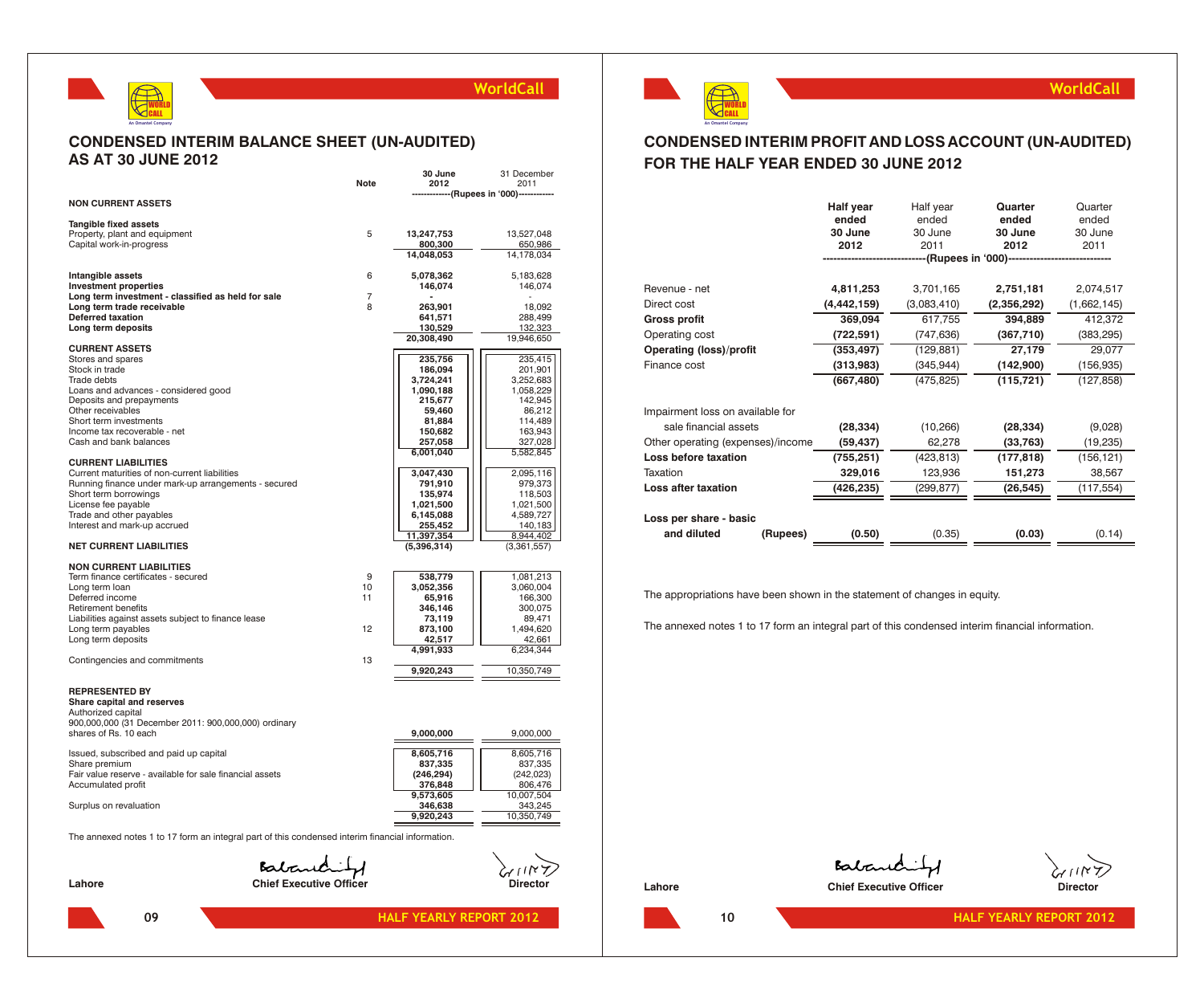

## **CONDENSED INTERIM STATEMENT OF COMPREHENSIVE INCOME (UN-AUDITED)**

## **FOR THE HALF YEAR ENDED 30 JUNE 2012**

|                     | Half year<br>ended<br>30 June<br>2012 | Half year<br>ended<br>30 June<br>2011 | Quarter<br>ended<br>30 June<br>2012<br>--(Rupees in '000)------------ | Quarter<br>ended<br>30 June<br>2011 |
|---------------------|---------------------------------------|---------------------------------------|-----------------------------------------------------------------------|-------------------------------------|
| Loss for the period | (426, 235)                            | (299, 877)                            | (26, 545)                                                             | (117, 554)                          |

### **Other comprehensive**

**(loss)/income - net of tax:**

Net change in fair value of available

| for sale financial assets      | (32,605)  | (163,001)  | (45, 316) | (19, 385) |  |
|--------------------------------|-----------|------------|-----------|-----------|--|
| Impairment loss transferred to |           |            |           |           |  |
| profit and loss account        | 28,334    | 10,266     | 28,334    | 9,028     |  |
| Total comprehensive loss for   | (4,271)   | (152, 735) | (16,982)  | (10, 357) |  |
| the period                     | (430,506) | (452, 612) | (43,527)  | (127,911) |  |

The annexed notes 1 to 17 form an integral part of this condensed interim financial information.



## **WorldCall**

## **CONDENSED INTERIM CASH FLOW STATEMENT (UN-AUDITED) FOR THE HALF YEAR ENDED 30 JUNE 2012**

| ended                                                                         | ended                                 |
|-------------------------------------------------------------------------------|---------------------------------------|
| <b>Note</b><br>30 June                                                        | 30 June                               |
| 2012                                                                          | 2011                                  |
|                                                                               | -----------(Rupees in '000)---------- |
| Cash flows from operating activities                                          |                                       |
| Cash generated from/(used in) operations<br>14<br>2,058,367                   | (271, 124)                            |
| Decrease/(increase) in long term deposits receivable<br>1,794                 | (31, 575)                             |
| (Increase)/decrease long term trade receivable<br>(803, 635)                  | 24,361                                |
| Decrease in long term deposits payable<br>(144)                               | (106)                                 |
| Decrease in deferred income<br>(100, 384)                                     | (39, 286)                             |
| (Decrease)/increase in long term payables<br>(417,520)                        | 142,888                               |
| Retirement benefits paid<br>(5,954)                                           | (8,628)                               |
| Finance cost paid<br>(160, 663)                                               | (433,983)                             |
| Taxes paid<br>(10, 795)                                                       | (48, 278)                             |
| Net cash generated from/(used in) operating activities<br>561,066             | (665, 731)                            |
| Cash flows from investing activities                                          |                                       |
| (453, 157)<br>Fixed capital expenditure                                       | (543, 415)                            |
| 18,908<br>Sale proceeds from property, plant and equipment                    | 67,308                                |
| Net cash used in investing activities<br>(434, 249)                           | (476, 107)                            |
| Cash flows from financing activities                                          |                                       |
| Receipts of long term loan<br>-                                               | 2,943,855                             |
| Running finance - net<br>(187, 463)                                           | (778, 498)                            |
| 17,471<br>Receipt/(repayment) of short term borrowings                        | (200,000)                             |
| Repayment of term finance certificates                                        | (606, 199)                            |
| Repayment of liabilities against assets subject to finance lease<br>(26, 795) | (16, 436)                             |
| Net cash (used in)/generated from financing activities<br>(196, 787)          | 1,342,722                             |
|                                                                               |                                       |
| Net (decrease)/increase in cash and cash equivalents<br>(69, 970)             | 200,884                               |
| Cash and bank balances at the beginning of the period<br>327,028              | 183,960                               |
| Cash and bank balances at the end of the period<br>257,058                    | 384,844                               |

The annexed notes 1 to 17 form an integral part of this condensed interim financial information.

Baland

Lahore **Chief Executive Officer** Chief Executive Officer **Chief Chief Chief Chief Chief Chief** Chief Chief Chief Chief Chief Chief Chief Chief Chief Chief Chief Chief Chief Chief Chief Chief Chief Chief Chief Chief Chief C

Babaric **Lahore Chief Executive Officer Chief Executive Officer Director** 



**12**

**11 HALF YEARLY REPORT 2012 HALF YEARLY REPORT 2012 12 HALF YEARLY REPORT 2012** 

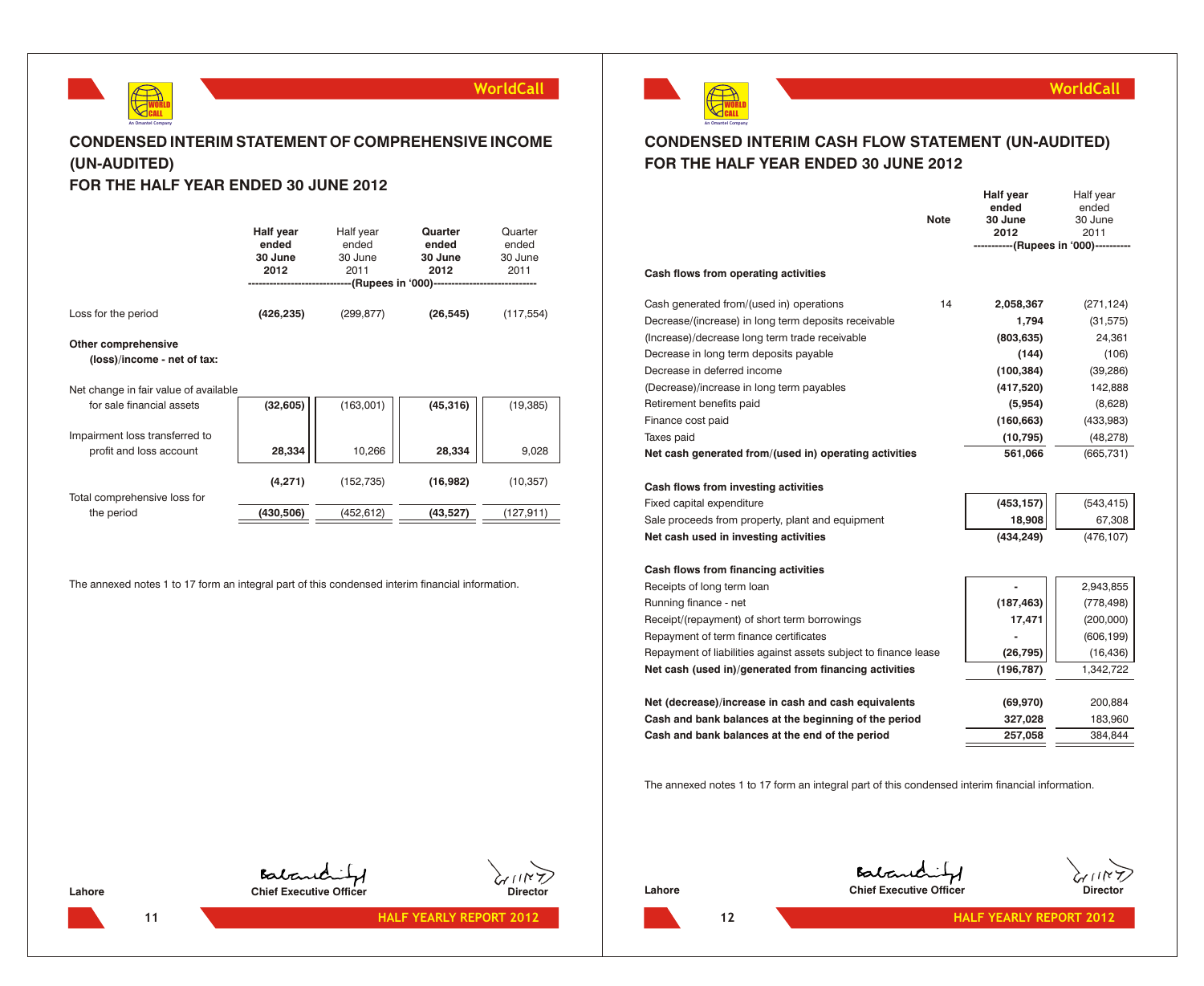|  | An Omantel Compa |
|--|------------------|

|                                                                                                           |              |                                   | Fair value  |                                       |         |                                                  | WORLD<br>CALL<br>el Company |
|-----------------------------------------------------------------------------------------------------------|--------------|-----------------------------------|-------------|---------------------------------------|---------|--------------------------------------------------|-----------------------------|
|                                                                                                           |              |                                   | reserve-    |                                       |         |                                                  |                             |
|                                                                                                           | <b>Share</b> | <b>Share</b>                      |             | available for Accumulated Revaluation |         |                                                  |                             |
|                                                                                                           | capital      | premium                           | sale assets | profit/(loss)                         | reserve | <b>Total</b>                                     |                             |
|                                                                                                           |              |                                   |             |                                       |         |                                                  |                             |
| Balance as at 31 December 2010                                                                            | 8,605,716    | 837,335                           | (72,548)    | 521,111                               | 338,360 | 10,229,974                                       |                             |
| Total comprehensive loss for the period                                                                   |              |                                   | (152, 735)  | (299, 877)                            |         | (452, 612)                                       |                             |
| Transfer to surplus on revaluation                                                                        |              |                                   |             | (3,393)                               | 3,393   |                                                  |                             |
| Balance as at 30 June 2011                                                                                | 8,605,716    | 837,335                           | (225, 283)  | 217,841                               | 341,753 | 9,777,362                                        |                             |
| Total comprehensive (loss)/income for the period                                                          |              |                                   | (16, 740)   | 590,127                               |         | 573,387                                          |                             |
| Transfer to surplus on revaluation                                                                        |              |                                   |             | (1,492)                               | 1,492   |                                                  |                             |
| Balance as at 31 December 2011                                                                            | 8,605,716    | 837,335                           | (242, 023)  | 806,476                               | 343,245 | 10,350,749                                       |                             |
| Total comprehensive loss for the period                                                                   |              |                                   | 4,271       | (426, 235)                            |         | (430, 506)                                       |                             |
| Transfer to surplus on revaluation                                                                        |              |                                   |             | (3,393)                               | 3,393   |                                                  |                             |
| Balance as at 30 June 2012                                                                                | 8,605,716    | 837,335                           | (246, 294)  | 376,848                               | 346,638 | 9,920,243                                        |                             |
| The annexed notes 1 to 17 form an integral part of this condensed interim financial information<br>Lahore |              | Chief Executive Officer<br>estant |             |                                       |         | $\chi^{\prime\,\prime\,\prime}_{\rm 2}$ Director |                             |



## **NOTES TO THE CONDENSED INTERIM FINANCIAL INFORMATION (UN-AUDITED) FOR THE HALF YEAR ENDED 30 JUNE 2012**

**WorldCall**

### **1 Legal status and nature of business**

Worldcall Telecom Limited ("the Company") is a public limited company incorporated in Pakistan on 15 March 2001 under the Companies Ordinance, 1984 and its shares are quoted on the Karachi and Lahore Stock Exchanges. The Company commenced its operations on 01 December 2004 and is engaged in providing Wireless Local Loop ("WLL") and Long Distance & International ("LDI") services in Pakistan, operation and maintenance of public payphones network and re-broadcasting international/national satellite/terrestrial wireless, cable television and radio signals as well as interactive communication and to establish, maintain and operate the licensed telephony services. The Company has been licensed by Pakistan Telecommunication Authority ("PTA") and Pakistan Electronic Media Regulatory Authority ("PEMRA") for these purposes. The registered office of the Company is situated at 67A-C-III, Gulberg III, Lahore. In the year ended 30 June 2008, 56.80% shares (488,839,429 ordinary shares) had been acquired by Oman Telecommunications Company SAOG ("the Parent company").

### **2 Statement of Compliance**

This condensed interim financial information for the period ended 30 June 2012 has been prepared in accordance with the requirements of the International Accounting Standard 34 - Interim Financial Reporting and provisions of and the directives issued under the Companies Ordinance, 1984. In case where requirements of the Companies Ordinance, 1984 differ, the provisions of or directives issued under the Companies Ordinance, 1984 or directive issued by Securities and Exchange Commission of Pakistan ("SECP") have been followed. This condensed interim financial information does not include all the information and disclosures required in the annual financial statements and should be read in conjunction with the financial statements of the Company for the year ended 31 December 2011.

### **3 Significant accounting judgments and estimates**

The preparation of condensed interim financial information in conformity with approved accounting standards requires management to make judgments, estimates and assumptions that affect the application of accounting policies and reported amounts of assets and liabilities, income and expenses. The estimates, associated assumptions and judgments are based on historical experience and various other factors that are believed to be reasonable under the circumstances, the result of which form the basis of making the judgments about carrying values of assets and liabilities that are not readily apparent from other sources. Actual results may differ from these estimates. In preparing this condensed consolidated interim financial information, the significant judgments made by management in applying accounting policies and the key sources of estimation were the same as those that were applied to the financial statements for the year ended 31 December 2011.

### **4 Accounting policies**

Accounting polices adopted for preparation of this condensed interim financial information are same as those applied in the preparation of the audited financial statements of the Company for the year ended 31 December 2011 and stated therein.

**CONDENSED INTERIM STATEMENT OF CHANGES IN EQUITY (UN-AUDITED)**

CONDENSED INTERIM STATEMENT OF CHANGES IN EQUITY (UN-AUDITED)

**FOR THE HALF YEAR ENDED 30 JUNE 2012**

FOR THE HALF YEAR ENDED 30 JUNE 2012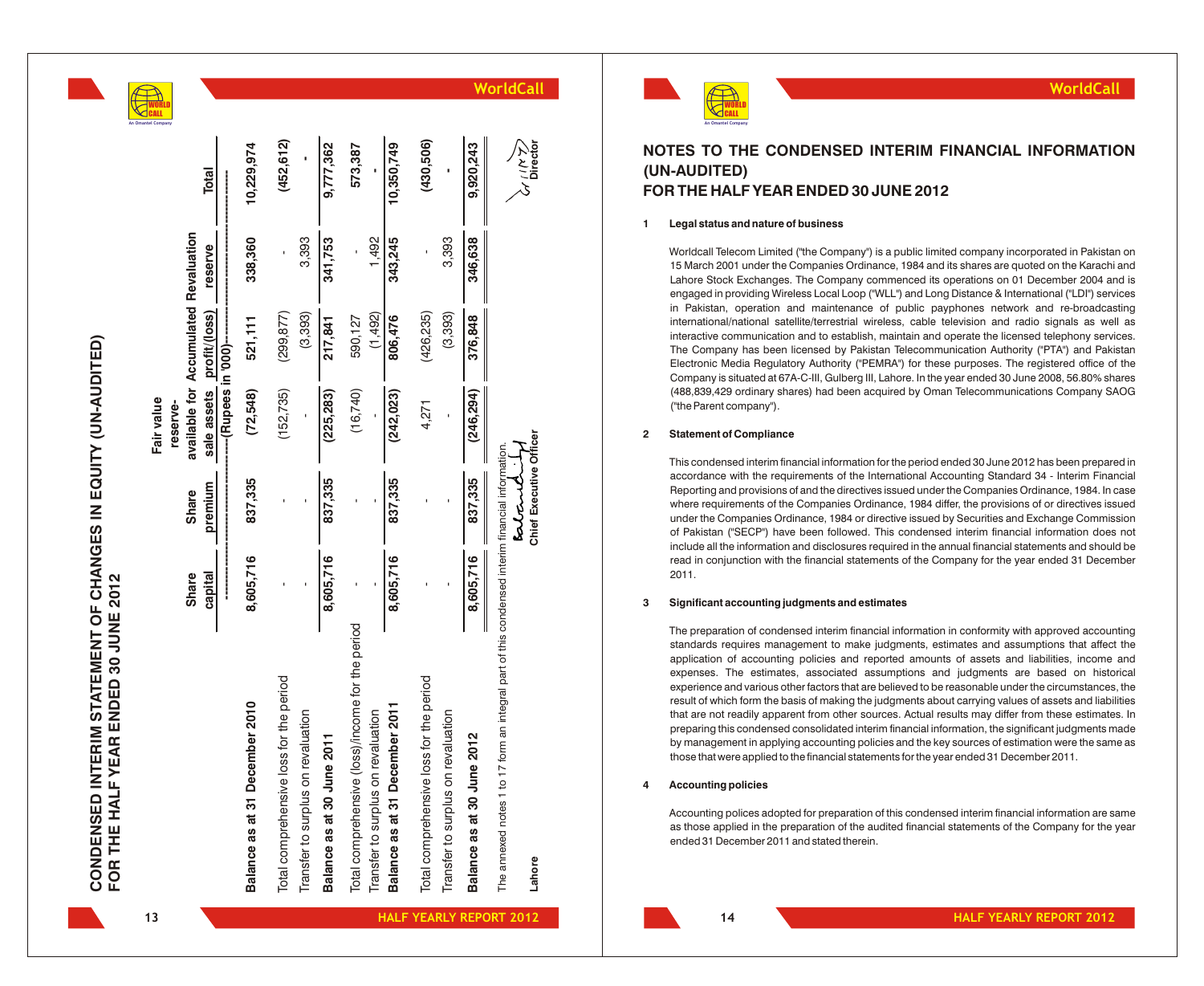|    |     |                                                                                                                                                                                                                                                                                          |             |                 | WorldCall                        |
|----|-----|------------------------------------------------------------------------------------------------------------------------------------------------------------------------------------------------------------------------------------------------------------------------------------------|-------------|-----------------|----------------------------------|
|    |     |                                                                                                                                                                                                                                                                                          | <b>Note</b> | 30 June<br>2012 | 31 December<br>2011              |
|    |     |                                                                                                                                                                                                                                                                                          |             |                 | --------(Rupees in '000)-------- |
| 5. |     | Property, plant and equipment                                                                                                                                                                                                                                                            |             |                 |                                  |
|    |     | Owned and leased assets:                                                                                                                                                                                                                                                                 |             |                 |                                  |
|    |     | Opening net book value                                                                                                                                                                                                                                                                   |             | 13,527,048      | 12,795,044                       |
|    |     | Additions during the period/year                                                                                                                                                                                                                                                         | 5.1         | 331,626         | 1,997,791                        |
|    |     |                                                                                                                                                                                                                                                                                          |             | 13,858,674      | 14,792,835                       |
|    |     | Disposals for the period/year - NBV                                                                                                                                                                                                                                                      | 5.2         | (16, 747)       | (24,514)                         |
|    |     | Adjustment during the period/year - NBV                                                                                                                                                                                                                                                  |             |                 | (187)                            |
|    |     | Depreciation for the period/year                                                                                                                                                                                                                                                         |             | (594, 174)      | (1, 241, 086)                    |
|    |     | Closing net book value                                                                                                                                                                                                                                                                   | 5.3         | 13,247,753      | 13,527,048                       |
|    | 5.1 | <b>Break-up of additions</b>                                                                                                                                                                                                                                                             |             |                 |                                  |
|    |     | Leasehold improvements                                                                                                                                                                                                                                                                   |             | 702             | 5,983                            |
|    |     | Plant and equipment                                                                                                                                                                                                                                                                      |             | 308,083         | 1,767,386                        |
|    |     | Office equipment                                                                                                                                                                                                                                                                         |             | 710             | 6,437                            |
|    |     | Computers                                                                                                                                                                                                                                                                                |             | 21,764          | 61,561                           |
|    |     | Furniture and fixtures                                                                                                                                                                                                                                                                   |             | 300             | 280                              |
|    |     | <b>Vehicles</b>                                                                                                                                                                                                                                                                          |             | 67              | 155,569                          |
|    |     | Lab and other equipment                                                                                                                                                                                                                                                                  |             |                 | 575                              |
|    |     |                                                                                                                                                                                                                                                                                          |             | 331,626         | 1,997,791                        |
|    | 5.2 | Break-up of disposals - NBV                                                                                                                                                                                                                                                              |             |                 |                                  |
|    |     | Plant and equipment                                                                                                                                                                                                                                                                      |             |                 | (5,537)                          |
|    |     | Office equipment                                                                                                                                                                                                                                                                         |             | (40)            | (767)                            |
|    |     | Computers                                                                                                                                                                                                                                                                                |             | (16,001)        | (290)                            |
|    |     | Furniture and fixtures                                                                                                                                                                                                                                                                   |             |                 | (4)                              |
|    |     | <b>Vehicles</b>                                                                                                                                                                                                                                                                          |             | (706)           | (17, 916)                        |
|    |     |                                                                                                                                                                                                                                                                                          |             | (16, 747)       | (24, 514)                        |
|    | 5.3 | Property, plant and equipment includes equipment deployed in implementing the Universal<br>Service Fund network which is subject to lien exercisable by Universal Service Fund Company<br>(ILICEOI) in the curry of follows but the Company to mointain convice qualippility and quality |             |                 |                                  |

("USFC") in the event of failure by the Company to maintain service availability and quality specification. **30 June** 31 December

| 6 | Intangible assets - NBV                | <b>Note</b> | 2012<br>--------(Rupees in '000)-------- | 2011             |
|---|----------------------------------------|-------------|------------------------------------------|------------------|
|   | Licenses<br>Patents and copyrights     |             | 1,814,166                                | 1,893,173<br>125 |
|   | Indefeasible right of use - Media cost | 6.1         | 710.702                                  | 736.836          |
|   | Goodwill                               | 6.2         | 2,553,494                                | 2.553.494        |
|   |                                        |             | 5,078,362                                | 5,183,628        |

**6.1** During last year, the Company acquired an indefeasible right of use in respect of capacity procured from Multinet Pakistan (Private) Limited for the period of 15 years.



### 6.2 Goodwill represents the difference between the cost of the acquisition (fair value of consideration paid) and the fair value of the net identifiable assets acquired at the time of merger of Worldcall Telecom Limited with Worldcall Communications Limited, Worldcall Multimedia Limited and Worldcall Broadband Limited.

The Company assessed the recoverable amount of Goodwill at 30 June 2012 and determined that as of this date, there is no indication of impairment of Goodwill. The recoverable amount was calculated on the basis of five year financial business plan which assumes cash inflows of USD 70 million from investing and financing activities. As assumed in the five year financial plan, the Company during last year obtained a long term loan facility of USD 35 million. The management has considered the delays in the inflows of second tranche of USD 35 million due to delay in regulatory approval and is of the opinion that it will not have a significant impact on the recoverable amount of Goodwill.

The business plan also includes a comprehensive analysis of the existing operational deployments of the Company along with strategic direction of future investments and business growth. Discount rate of 16% was used for the calculation of net present value of future cash flows. The cash flows beyond the five years period have been extrapolated using a steady 5% growth rate which is consistent with the long-term average growth rate for the industry, whereas for impairment calculation no growth is considered in cash flows beyond five years as per International Accounting Standard 36-Impairment of Assets.

| 30 June | 31 December                      |
|---------|----------------------------------|
| 2012    | 2011                             |
|         | --------(Rupees in '000)-------- |

**WorldCall**

**7 Long term investment-classified as held for sale**

### **Foreign subsidiary - unquoted**

### **Worldcall Telecommunications Lanka (Pvt.) Limited incorporated in Sri Lanka**

| 7,221,740 (31 December 2011: 7,221,740) ordinary shares of | 44.406           | 44.406           |
|------------------------------------------------------------|------------------|------------------|
| Sri Lankan Rs. 10 each. Equity held 70.65%                 |                  |                  |
| (31 December 2011: 70.65%)                                 |                  |                  |
| Share deposit money                                        | 13.671<br>58,077 | 13.671<br>58.077 |
| Less: Provision for impairment                             | (58,077)         | (58,077)         |

The Company's foreign subsidiary namely Worldcall Telecommunications Lanka (Private) Limited was suffering losses as the demand for payphones in Sri Lanka has greatly diminished. Keeping in view the Sri Lankan market conditions and negative equity of the subsidiary, the management decided and approved the winding up of the subsidiary. Long term investment in subsidiary was classified as discontinued operations.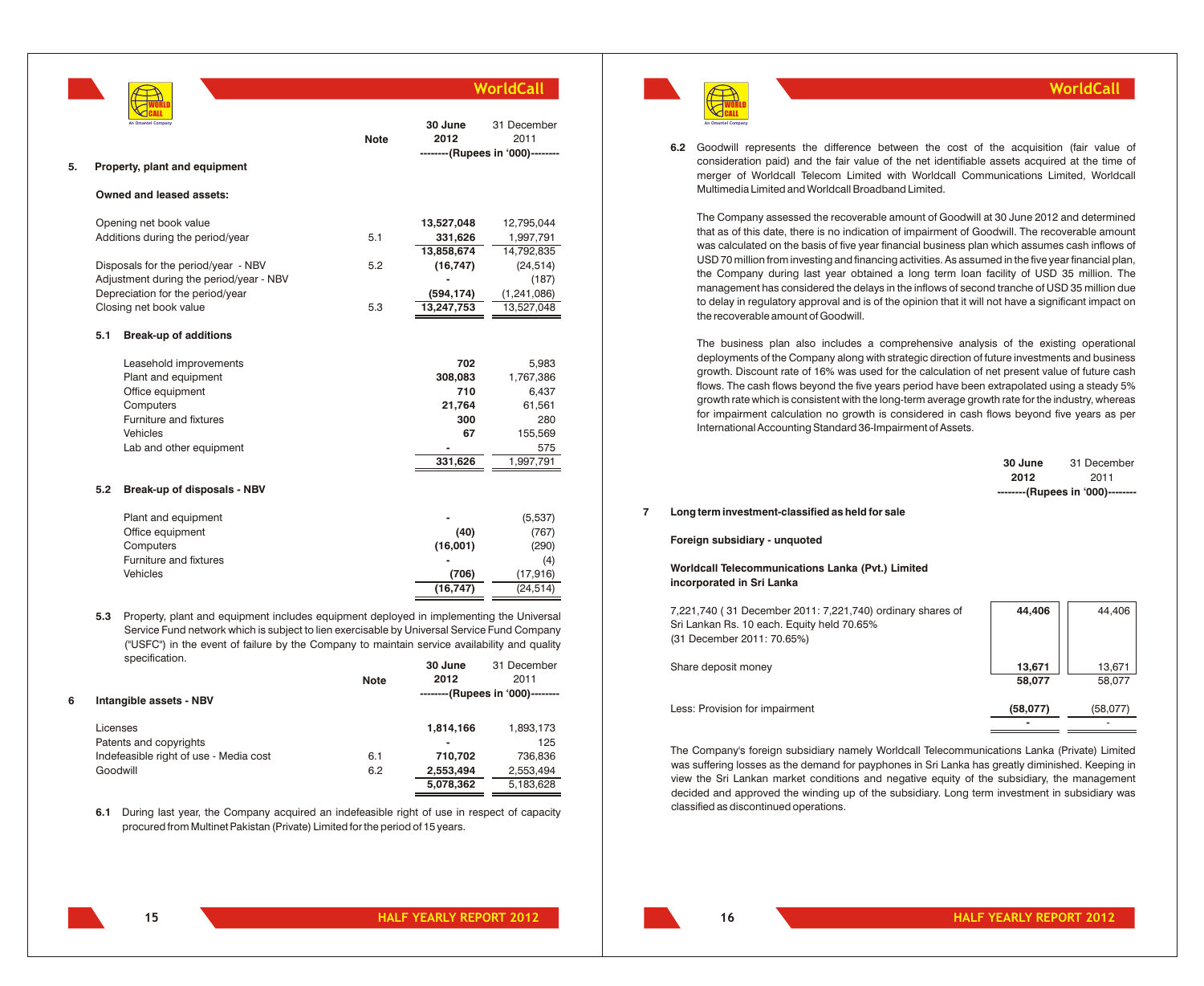

#### **8 Long term trade receivable**

This represents receivable from the sale of Optical Fiber Cable stated at amortized cost by using the discount rate of 16%. This amount is receivable from Pakistan Mobile Communications (Private) Limited over a period of five years and from Getronics Pakistan (Private) Limited over a period of 20 years.

|   |                                     | 30 June     | 31 December                      |
|---|-------------------------------------|-------------|----------------------------------|
|   |                                     | 2012        | 2011                             |
|   |                                     |             | --------(Rupees in '000)-------- |
| 9 | Term finance certificates - secured |             |                                  |
|   |                                     |             |                                  |
|   | Term Finance Certificates - III     | 2,191,648   | 2,191,648                        |
|   | Less: initial transaction cost      | (53,994)    | (53,994)                         |
|   |                                     | 2,137,654   | 2,137,654                        |
|   | Amortization of transaction cost    | 44,862      | 39,384                           |
|   |                                     | 2,182,516   | 2,177,038                        |
|   | Less: current maturity              | (1,643,737) | (1,095,825)                      |
|   |                                     | 538,779     | 1,081,213                        |
|   |                                     |             |                                  |

### Term Finance Certificates have a face value of Rs. 5,000 per certificate.

Installment payment of TFC III amounting to Rs 708 million was due on 05 July 2012 which has been paid by the Company subsequently on 30 July 2012.

|    |                                       | 30 June<br>2012 | 31 December<br>2011                |
|----|---------------------------------------|-----------------|------------------------------------|
| 10 | Long term loan                        |                 | ---------(Rupees in '000)--------- |
|    |                                       |                 |                                    |
|    | Receipt                               | 2,943,855       | 2,943,855                          |
|    | Less: Initial transaction cost        | (42,668)        | (42, 668)                          |
|    |                                       | 2,901,187       | 2,901,187                          |
|    | Add: Amortization of transaction cost | 7,619           | 4,572                              |
|    |                                       | 2,908,806       | 2,905,759                          |
|    | Add: Exchange loss                    | 306.045         | 154,245                            |
|    |                                       | 3,214,851       | 3,060,004                          |
|    | Less: current maturity                | (162, 495)      | $\overline{\phantom{a}}$           |
|    |                                       | 3,052,356       | 3,060,004                          |

This represents foreign currency syndicated loan facility amounting to USD 35 million from Askari Bank Limited Offshore Banking Unit, Bahrain with the lead arranger being Askari Bank Limited. During the last year, USD 34.5 million were drawn from this facility. This loan is repayable in 20 equal quarterly installments, with 2 years grace period, commencing 06 June 2013. Profit is charged at three months average LIBOR plus 1.75% per annum and monitoring fee at 1.2% per annum. To secure the facility an unconditional, irrevocable, first demand stand-by letter of credit has been issued by National Bank of Oman favoring Askari Bank Limited against the corporate guarantee of Oman Telecommunication Company SAOG. This arrangement shall remain effective until all obligations under the facility are settled.



## **WorldCall**

### **11 Deferred income**

It represents the amount received against contracts valuing Rs. 786 million and Rs. 487 million for the deployment of network in MTR-I and GTR respectively awarded by USFC, a company established for the purpose of increasing teledensity in Pakistan.

|    |                                                 | 30 June | 31 December                        |
|----|-------------------------------------------------|---------|------------------------------------|
|    |                                                 | 2012    | 2011                               |
|    |                                                 |         | ---------(Rupees in '000)--------- |
| 12 | Long term payable                               |         |                                    |
|    | Payable to Pakistan Telecommunication Authority | 366,734 | 545.955                            |
|    | Payable to Multinet Pakistan (Private) Limited  | 112.376 | 173.863                            |
|    | <b>Suppliers</b>                                | 393.990 | 774.802                            |
|    |                                                 | 873.100 | 1.494.620                          |

### **13 Contingencies and commitments**

### **Contingencies**

### **13.1 Billing disputes with PTCL**

- **13.1.1** There is a dispute of Rs. 72.64 million (31 December 2011: Rs 72.64 million) with PTCL of non revenue time of prepaid calling cards and Rs. 47.98 million (31 December 2011: Rs 38.84 million) for excess minutes billed on account of interconnect and settlement charges. The management is hopeful that matter will be decided in favour of the Company.
- **13.1.2** PTCL has charged the Company excess Domestic Private Lease Circuits ("DPLC") and other media charges amounting to Rs. 174.6 million (31 December 2011: Rs.168.8 million) on account of difference in rates, distances and date of activations. The Company has deposited Rs. 40 million (31 December 2011: Rs. 40 million) in Escrow Account on account of dispute of charging of bandwidth charges from the date of activation of Digital Interface Units ("DIUs") for commercial operation and in proportion to activation of DIUs related to each DPLC link and excess charging in respect of Karachi-Rawalpindi link which was never activated. The management is hopeful that matter will be decided in favour of the Company.

### **13.2 Disputes with Pakistan Telecommunication Authority (PTA)**

- **13.2.1** There is a dispute with PTA on roll out of Company's 479 MHz and 3.5 GHz frequency bands licenses for allegedly not completing roll out within prescribed time. The dispute is pending adjudication at PTA. The Company is hopeful that the issue will be favorably resolved at the level of PTA in as much as the Company has now started its roll out plan.
- **13.2.2** There is a dispute with PTA on payment of R&D Fund contribution amounting to Rs. 5.65 million (31 December 2011: Rs. 11.3 million). The legal validity of this fund is under challenge before the Honorable Supreme Court of Pakistan. The Company is hopeful of a favorable decision.
- **13.2.3** There is a dispute with PTA on payment of contribution of APC for USF amounting to Rs. 491 million (31 December 2011: Rs. 491 million). Out of this amount, Rs. 394 million has been deposited with PTA in relation to the period prior to the valid formation of USF fund by the Federal Government. The matter is pending adjudication before the Honorable Supreme Court of Pakistan. The Company is hopeful of a favorable decision.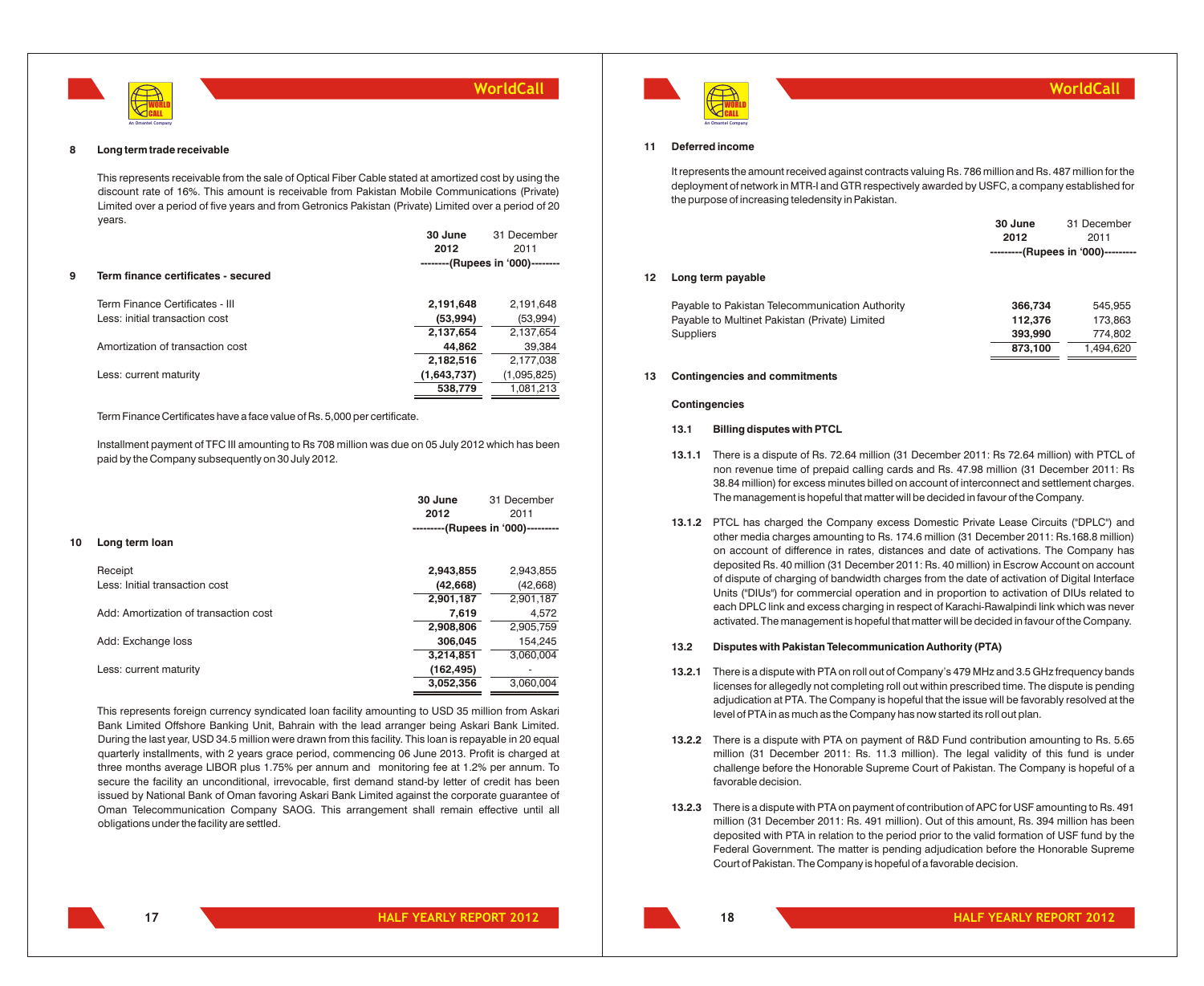

### **13.3 Taxation issues**

- **13.3.1** Income Tax Return for the tax year ended 30 June 2006 was filed under the self assessment scheme. Subsequently, the case was reopened by invoking the provisions of section 122 (5A). Additions were made on account of brought forward losses, gratuity and goodwill of Rs. 773 million. The appeal of the Company is pending in Income Tax Appellate Tribunal Lahore. The management is hopeful that the matter will be decided in favour of the Company.
- **13.3.2** Income Tax Returns for the tax year ended 30 June 2003 were filed under the self assessment scheme of Worldcall Communications Limited, Worldcall Multimedia Limited, Worldcall Broadband Limited and Worldcall Phonecards Limited, now merged into the Company. The Company has received orders under section 122(5A) against the said returns filed under self assessment on 02 January 2009. As per Orders, the Income Tax Department intends to amend the returns on certain issues such as depreciation, turnover tax adjustment, gratuity provision, share premium, allocation of expenses to capital gain, mark up from associates and share deposit money amounting to Rs. 29.9 million. An appeal has been filed by the Company against the orders before the Commissioner of Income Tax (Appeals). Commissioner of Income Tax (Appeals) has restored the original assessment order U/S 177 dated 17 May 2005 for Worldcall Broadband Limited. Remaining appeals were also decided and a partial relief was given by CIT (Appeals), while being aggrieved, the Company has filed appeals in Income Tax Appellate Tribunal Lahore. Based on legal advice, the management is hopeful that matter will be decided in favour of the Company.
- **13.3.3** There is a dispute with Sales Tax Authorities for payment of Rs.167 million claimed and obtained as sales tax refund in the year 2006 by the Company. The matter is presently being adjudicated by the Honorable Lahore High Court Lahore. An injunction currently holds field which precludes recovery from the Company. The Company has paid 20% of principal amount to date to the department against the said dispute. Moreover, this is an industrial issue and in case companies of other jurisdiction the Inland Revenue Tribunal has dismissed the case of sales tax authorities. It is therefore, the Company is hopeful of a favorable decision.
- **13.3.4** The department of Inland Revenue, Sales Tax, LTU has issued a show cause notice under section 11(2) and 36(1) of the Sales Tax Act 1990 demanding Rs. 223.32 million allegedly claimed wrongly as input tax during the period 2005 to 2009 on LDI services. It is the case of the department that LDI services are exempt under Federal Excise Act therefore input tax cannot be claimed for exempt services. Based on legal advice Company is hopeful of a favorable decision.

|                                                    | 30 June                            | 31 December |
|----------------------------------------------------|------------------------------------|-------------|
|                                                    | 2012                               | 2011        |
|                                                    | ---------(Rupees in '000)--------- |             |
|                                                    |                                    |             |
| <b>Commitments</b>                                 |                                    |             |
|                                                    |                                    |             |
| <b>13.4 Outstanding quarantees</b>                 | 1,208,335                          | 963,482     |
| 13.5 Commitments in respect of capital expenditure | 2,050,839                          | 2,185,760   |
|                                                    |                                    |             |
| 13.6 Outstanding letters of credit                 | 44.844                             | 55,697      |
|                                                    |                                    |             |



|    | An Omantel Company                                     | <b>Half Year</b><br>ended<br>30 June<br>2012 | <b>Half Year</b><br>ended<br>30 June<br>2011 |
|----|--------------------------------------------------------|----------------------------------------------|----------------------------------------------|
|    |                                                        | ---------(Rupees in '000)---------           |                                              |
| 14 | Cash generated from/(used in) operations               |                                              |                                              |
|    | Loss before taxation                                   | (755, 251)                                   | (423, 813)                                   |
|    | Adjustment for non-cash charges and other items:       |                                              |                                              |
|    | Depreciation                                           | 594,174                                      | 722,053                                      |
|    | Amortization of intangible assets                      | 96,310                                       | 51,668                                       |
|    | Amortization of transaction cost                       | 8,527                                        | 6,667                                        |
|    | Discounting charges                                    | 30,349                                       |                                              |
|    | Amortization of receivables                            | 554,608                                      | (1, 397)                                     |
|    | Provision for doubtful receivables                     | 79.100                                       | 47,159                                       |
|    | Provision for stores and spares                        | 3,000                                        | 6,000                                        |
|    | Impairment loss on available for sale financial assets | 28,334                                       | 10.266                                       |

**WorldCall**

Impairment loss on available for sale financial assets **28,334** 10,266 Exchange loss on foreign currency loan **151,800** 24,870 Gain on disposal of property, plant and equipment **(2,162)** (50,841) Retirement benefits **52,025** 45,970 Finance cost **275,107** 339,277 **Profit before working capital changes 1,115,921** 777,879

### **Effect on cash flow due to working capital changes:**

| (Increase)/decrease in the current assets  |            |             |
|--------------------------------------------|------------|-------------|
| Stores and spares                          | (3, 341)   | (19,612)    |
| Stock in trade                             | 15,806     | 3.444       |
| Trade debts                                | (547, 441) | (551, 238)  |
| Loans and advances                         | (31, 959)  | (65, 252)   |
| Deposits and prepayments                   | (72, 732)  | 40,343      |
| Other receivables                          | 26.752     | (49, 837)   |
| Increase/(decrease) in current liabilities |            |             |
| Trade and other payables                   | 1,555,361  | (406, 851)  |
|                                            | 942,446    | (1,049,003) |
|                                            | 2,058,367  | (271, 124)  |

### **15 Related party transactions**

The related parties comprise of shareholders, foreign subsidiary, local associated companies, related group companies, directors of the Company, companies where directors also hold directorship and key management personnel. Significant transactions with related parties are as follows:

|                                         |                                | <b>Haif Year</b>                   | Half Year |
|-----------------------------------------|--------------------------------|------------------------------------|-----------|
|                                         |                                | ended                              | ended     |
|                                         |                                | 30 June                            | 30 June   |
|                                         |                                | 2012                               | 2011      |
|                                         |                                | ---------(Rupees in '000)--------- |           |
| <b>Relationship with</b><br>the Company | <b>Nature of transactions</b>  |                                    |           |
| Parent company                          | Purchase of goods and services | 392,146                            | 124.384   |
|                                         | Sale of goods and services     | 33,843                             | 114.472   |

**19**

**20**

**Half Year**

Half Year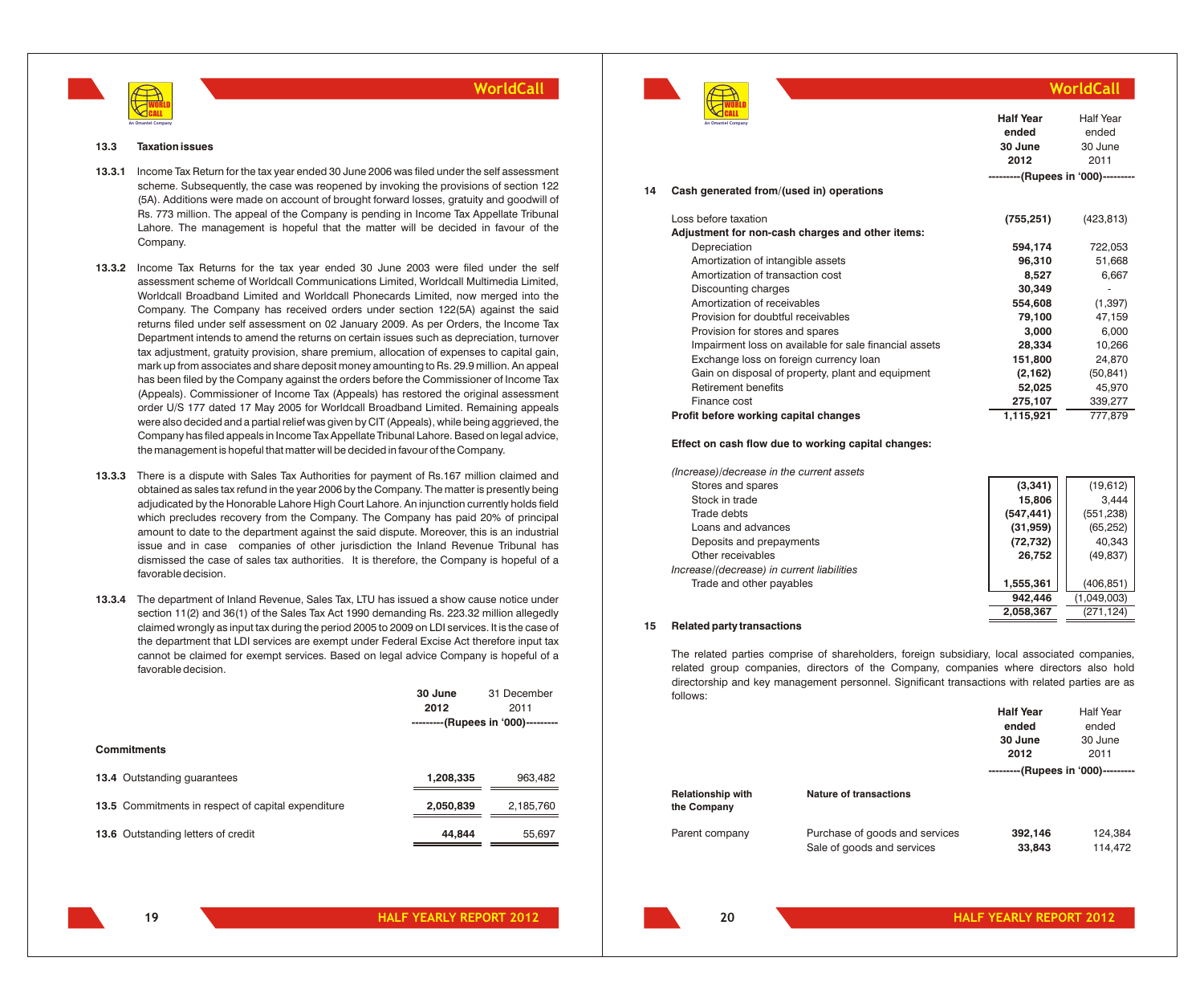|                                                    | WorldCall |                                              |                                              |
|----------------------------------------------------|-----------|----------------------------------------------|----------------------------------------------|
| An Omantel Company                                 |           | <b>Half Year</b><br>ended<br>30 June<br>2012 | <b>Half Year</b><br>ended<br>30 June<br>2011 |
| <b>Relationship with</b><br>Nature of transactions |           |                                              | ---------(Rupees in '000)---------           |

| the Company                 |                                      |                |        |
|-----------------------------|--------------------------------------|----------------|--------|
| Other related parties       | Purchase of goods and services       | 4.584          | 7.850  |
|                             | Purchase of property                 | $\blacksquare$ | 21,000 |
|                             | Sale of goods and services           | 1.330          | 405    |
| Key management<br>personnel | Salaries and other employee benefits | 55.700         | 56.644 |

All transactions with related parties have been carried out on commercial terms and conditions.

|                                                               | 30 June<br>2012                    | 31 December<br>2011  |
|---------------------------------------------------------------|------------------------------------|----------------------|
|                                                               | ---------(Rupees in '000)--------- |                      |
| <b>Period end balances</b>                                    |                                    |                      |
| Receivable from related parties<br>Payable to related parties | 228,813<br>1,967,076               | 232.281<br>1,487,304 |

These are in normal course of business and are interest free.

## **16 Date of authorization for issue**

This condensed interim financial information was authorized for issue on 31 August 2012 by the Board of Directors of the Company.

### **17 General**

Figures have been rounded off to the nearest thousand of rupee.



**Chief Executive Officer** Chief Executive Officer Director



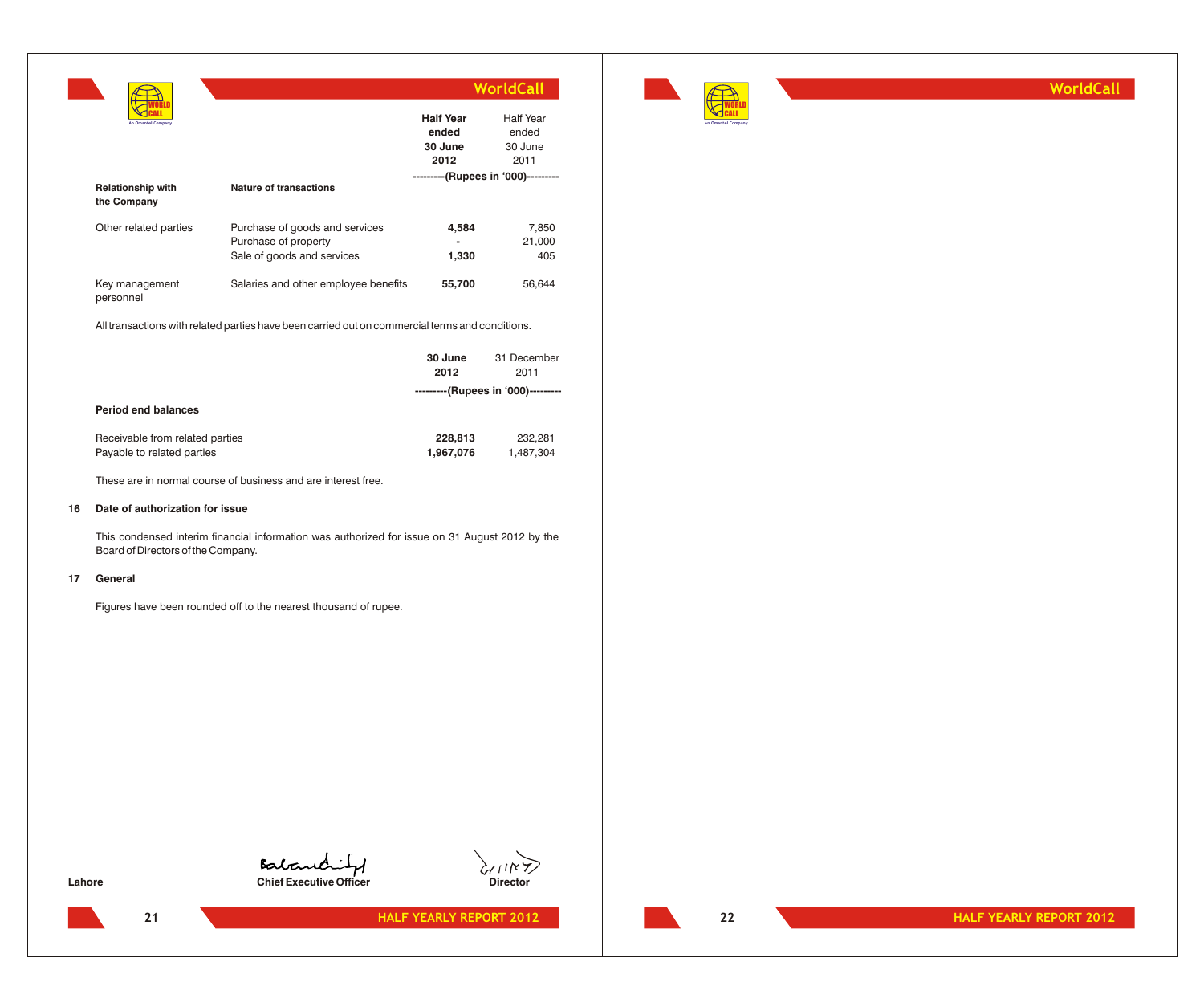

# **WORLDCALL TELECOM LIMITED AND ITS SUBSIDIARY**

# **CONDENSED CONSOLIDATED INTERIM FINANCIAL INFORMATION (UN-AUDITED)**

## **30 JUNE 2012**



## **DIRECTORS' REVIEW**

The Directors of Worldcall Telecom Limited ("WTL" or the "Parent Company") are pleased to present condensed consolidated financial information of the Group for the half year ended 30 June 2012.

## **Group Foreign Subsidiary**

**Worldcall Telecommunications Lanka (Pvt.) Limited** 

Winding up of the subsidiary is in process as approved in the earlier AGM of the Parent Company. In annexed condensed consolidated financial information, the subsidiary has been accounted for under IFRS 5 as discontinued operations.

For and on behalf of the Board of Directors

**Lahore Babar Ali Syed**

Babanchit

31 August 2012 Chief Executive Officer

**24**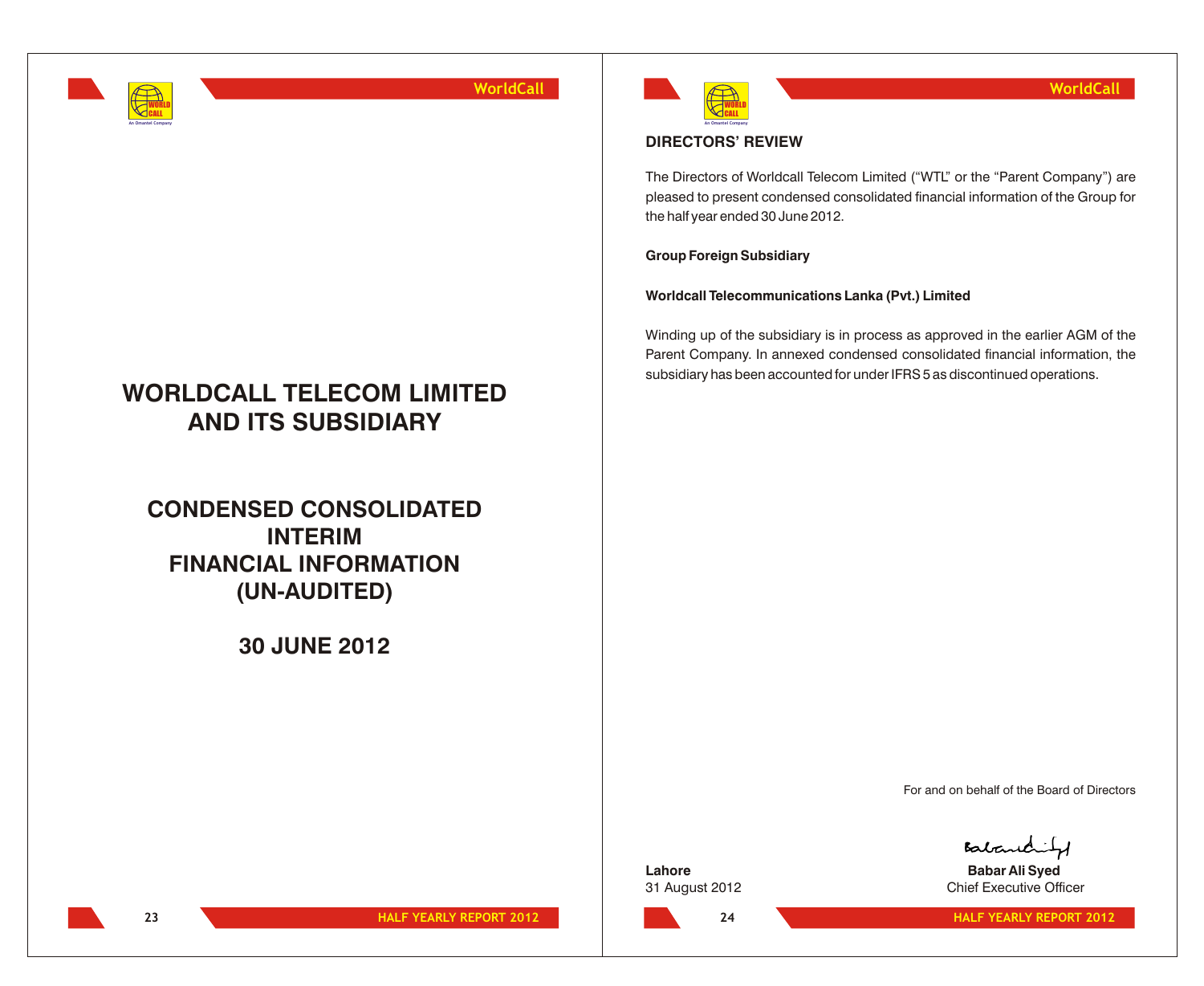## WORLD CALL **An Omantel Company**

## **WorldCall**

## **CONDENSED CONSOLIDATED INTERIM BALANCE SHEET (Un-Audited) AS AT 30 JUNE 2012**

|                                                                                                               | <b>Note</b>                    | 30 June<br>2012           | 31 December<br>2011      |
|---------------------------------------------------------------------------------------------------------------|--------------------------------|---------------------------|--------------------------|
|                                                                                                               |                                |                           | --(Rupees in '000)---    |
| <b>NON CURRENT ASSETS</b>                                                                                     |                                |                           |                          |
| <b>Tangible fixed assets</b>                                                                                  |                                |                           |                          |
| Property, plant and equipment                                                                                 | 6                              | 13,247,753                | 13,527,048               |
| Capital work-in-progress                                                                                      |                                | 800,300                   | 650,986<br>14,178,034    |
|                                                                                                               |                                | 14,048,053                |                          |
| Intangible assets                                                                                             | 7                              | 5,078,362                 | 5,183,628                |
| <b>Investment properties</b>                                                                                  |                                | 146,074                   | 146,074                  |
| Long term trade receivable                                                                                    | 8                              | 263,901                   | 18,092                   |
| <b>Deferred taxation</b>                                                                                      |                                | 641,571                   | 288,499                  |
| Long term deposits                                                                                            |                                | 130,529                   | 132,323                  |
| <b>CURRENT ASSETS</b>                                                                                         |                                | 20,308,490                | 19,946,650               |
| Stores and spares                                                                                             |                                | 235,756                   | 235,415                  |
| Stock in trade                                                                                                |                                | 186,094                   | 201,901                  |
| Trade debts                                                                                                   |                                | 3,724,241                 | 3,252,683                |
| Loans and advances - considered good                                                                          |                                | 1,090,188                 | 1,058,229                |
| Deposits and prepayments                                                                                      |                                | 215,677                   | 142,945                  |
| Other receivables                                                                                             |                                | 53,233                    | 81,995                   |
| Short term investments                                                                                        |                                | 81,884                    | 114,489                  |
| Income tax recoverable - net                                                                                  |                                | 150,682                   | 163,943                  |
| Cash and bank balances                                                                                        |                                | 257,058<br>5,994,813      | 327,028<br>5,578,628     |
| Non current assets classified as held for sale                                                                | 9                              | 147                       | 23                       |
|                                                                                                               |                                | 5,994,960                 | 5,578,651                |
| <b>CURRENT LIABILITIES</b>                                                                                    |                                |                           |                          |
| Current maturities of non-current liabilities<br>Running finance under mark-up arrangements - secured         |                                | 3,047,430                 | 2,095,116                |
| Short term borrowings                                                                                         |                                | 791,910<br>135,974        | 979,373<br>118,503       |
| License fee payable                                                                                           |                                | 1,021,500                 | 1,021,500                |
| Trade and other payables                                                                                      |                                | 6,145,088                 | 4,589,727                |
| Interest and mark-up accrued                                                                                  |                                | 255,452                   | 140,183                  |
|                                                                                                               |                                | 11,397,354                | 8,944,402                |
| Non current liabilities classified as held for sale                                                           | 9                              | 250                       | 7,278                    |
| <b>NET CURRENT LIABILITIES</b>                                                                                |                                | 11,397,604<br>(5,402,644) | 8,951,680<br>(3,373,029) |
|                                                                                                               |                                |                           |                          |
| <b>NON CURRENT LIABILITIES</b>                                                                                |                                |                           |                          |
| Term finance certificates - secured                                                                           | 10                             | 538,779                   | 1,081,213                |
| Long term loan                                                                                                | 11<br>12                       | 3,052,356                 | 3,060,004                |
| Deferred income<br><b>Retirement benefits</b>                                                                 |                                | 65,916<br>346,146         | 166,300<br>300,075       |
| Liabilities against assets subject to finance lease                                                           |                                | 73,119                    | 89,471                   |
| Long term payables                                                                                            | 13                             | 873,100                   | 1,494,620                |
| Long term deposits                                                                                            |                                | 42.517                    | 42.661                   |
|                                                                                                               |                                | 4,991,933                 | 6,234,344                |
| Contingencies and commitments                                                                                 | 14                             |                           |                          |
|                                                                                                               |                                | 9,913,913                 | 10,339,277               |
| <b>REPRESENTED BY</b><br>Share capital and reserves                                                           |                                |                           |                          |
| Authorized capital                                                                                            |                                |                           |                          |
| 900,000,000 (31 December 2011: 900,000,000)                                                                   |                                |                           |                          |
| ordinary shares of Rs. 10 each                                                                                |                                | 9,000,000                 | 9,000,000                |
| Issued, subscribed and paid up capital                                                                        |                                | 8,605,716                 | 8,605,716                |
| Share premium                                                                                                 |                                | 837,335                   | 837,335                  |
| Fair value reserve - available for sale financial assets                                                      |                                | (246, 294)                | (242, 023)               |
| Exchange translation reserve                                                                                  |                                | (1, 195)                  | (5,868)                  |
| Accumulated profit                                                                                            |                                | 373,572                   | 804,241                  |
| Capital and reserves attributable to equity holders of the Company                                            |                                | 9,569,134                 | 9,999,401                |
| Non controlling interest                                                                                      |                                | (1,859)                   | (3,369)                  |
|                                                                                                               |                                | 9,567,275                 | 9,996,032<br>343,245     |
| Surplus on revaluation                                                                                        |                                | 346,638<br>9,913,913      | 10,339,277               |
| The annexed notes 1 to 18 form an integral part of this condensed consolidated interim financial information. |                                |                           |                          |
|                                                                                                               |                                |                           |                          |
|                                                                                                               | Babard                         |                           |                          |
| Lahore                                                                                                        | <b>Chief Executive Officer</b> |                           | Director                 |
|                                                                                                               |                                |                           |                          |



## **CONDENSED CONSOLIDATED INTERIM PROFIT AND LOSS ACCOUNT (UN-AUDITED)**

## **FOR THE HALF YEAR ENDED 30 JUNE 2012**

|                                                                           |             | <b>Half year</b><br>ended | Half year<br>ended  | Quarter<br>ended | Quarter<br>ended |
|---------------------------------------------------------------------------|-------------|---------------------------|---------------------|------------------|------------------|
|                                                                           |             | 30 June                   | 30 June             | 30 June          | 30 June          |
|                                                                           | <b>Note</b> | 2012                      | 2011                | 2012             | 2011             |
|                                                                           |             |                           | --(Rupees in '000)- |                  |                  |
| <b>Continuing operations</b>                                              |             |                           |                     |                  |                  |
| Revenue - net                                                             |             | 4,811,253                 | 3,701,165           | 2,751,181        | 2,074,517        |
| Direct cost                                                               |             | (4, 442, 159)             | (3,083,410)         | (2,356,292)      | (1,662,145)      |
| <b>Gross profit</b>                                                       |             | 369,094                   | 617,755             | 394,889          | 412,372          |
| Operating cost                                                            |             | (722, 591)                | (747, 636)          | (367,710)        | (383, 295)       |
| Operating (loss)/profit                                                   |             | (353, 497)                | (129, 881)          | 27,179           | 29,077           |
| Finance cost                                                              |             | (313,983)                 | (345, 944)          | (142,900)        | (156, 935)       |
|                                                                           |             | (667, 480)                | (475, 825)          | (115, 721)       | (127, 858)       |
| Impairment loss on available for                                          |             |                           |                     |                  |                  |
| sale financial assets                                                     |             | (28, 334)                 | (10, 266)           | (28, 334)        | (9,028)          |
| Other operating (expenses)/                                               |             |                           |                     |                  |                  |
| Income-net                                                                |             | (59, 437)                 | 62,278              | (33, 763)        | (19, 235)        |
| Loss before taxation                                                      |             | (755, 251)                | (423, 813)          | (177, 818)       | (156, 121)       |
| Taxation                                                                  |             | 329,016                   | 123,936             | 151,273          | 38,567           |
| Loss after taxation from                                                  |             |                           |                     |                  |                  |
| continuing operations                                                     |             | (426, 235)                | (299, 877)          | (26, 545)        | (117, 554)       |
| <b>Discontinued operations</b>                                            |             |                           |                     |                  |                  |
| (Loss)/profit for the period from                                         |             |                           |                     |                  |                  |
| discontinued operations                                                   | 9           | (1, 473)                  | (1, 873)            | (694)            | 2,116            |
|                                                                           |             | (427, 708)                | (301, 750)          | (27, 239)        | (115, 438)       |
| Attributable to:                                                          |             |                           |                     |                  |                  |
| Equity holders of parent                                                  |             | (427, 276)                | (301, 199)          | (27, 036)        | (116, 058)       |
| Non controlling interest                                                  |             | (432)                     | (551)               | (203)            | 620              |
|                                                                           |             | (427, 708)                | (301, 750)          | (27, 239)        | (115, 438)       |
| Loss per share - basic<br>and diluted<br>From continuing and discontinued |             |                           |                     |                  |                  |
| operations                                                                | (Rupees)    | (0.50)                    | (0.35)              | (0.03)           | (0.13)           |
| From continuing<br>Operations                                             | (Rupees)    | (0.50)                    | (0.35)              | (0.03)           | (0.14)           |
|                                                                           |             |                           |                     |                  |                  |

The appropriations have been shown in the statement of changes in equity.

The annexed notes 1 to 18 form an integral part of this condensed consolidated interim financial information.

Babandity

**WorldCall**

**Lahore Chief Executive Officer Director**

**26**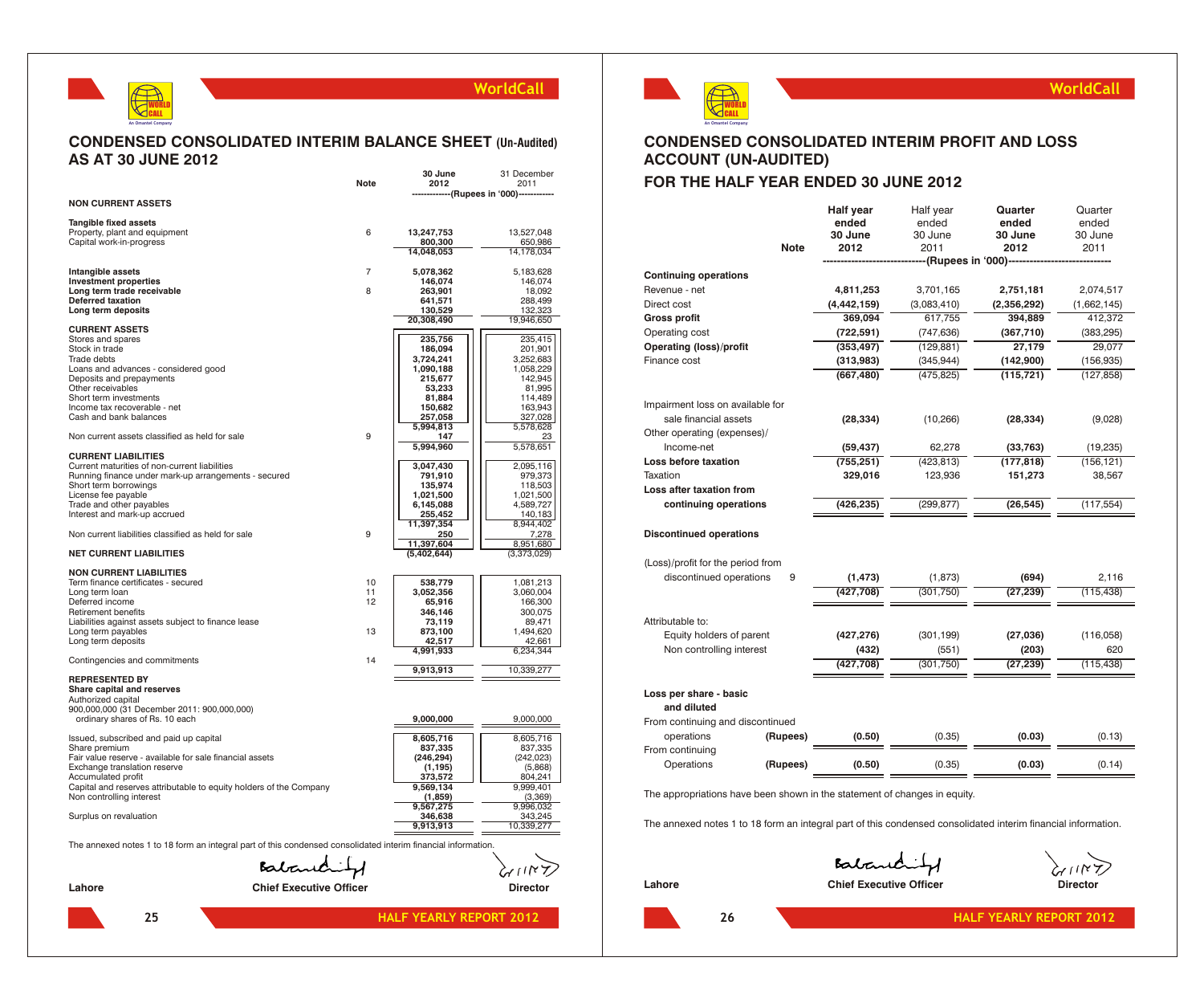

## **CONDENSED CONSOLIDATED INTERIM STATEMENT OF COMPREHENSIVE INCOME (UN-AUDITED) FOR THE HALF YEAR ENDED 30 JUNE 2012**

|                                                                                          | <b>Half year</b><br>ended<br>30 June<br>2012 | Half year<br>ended<br>30 June<br>2011 | Quarter<br>ended<br>30 June<br>2012<br>-----(Rupees in '000)---------------------- | Quarter<br>ended<br>30 June<br>2011 |
|------------------------------------------------------------------------------------------|----------------------------------------------|---------------------------------------|------------------------------------------------------------------------------------|-------------------------------------|
| Loss for the period                                                                      | (427,708)                                    | (301, 750)                            | (27, 239)                                                                          | (115, 438)                          |
| Other comprehensive<br>income/(loss) - net of tax:                                       |                                              |                                       |                                                                                    |                                     |
| Exchange differences on<br>translating foreign operations<br>Net change in fair value of | 6,615                                        | (1,084)                               | 13,209                                                                             | (1, 177)                            |
| available for sale financial<br>assets<br>Impairment loss transferred to                 | (32, 605)                                    | (163,001)                             | (45, 316)                                                                          | (19, 385)                           |
| profit and loss account                                                                  | 28.334                                       | 10,266                                | 28,334                                                                             | 9,028                               |
|                                                                                          | 2.344                                        | (153, 819)                            | (3,773)                                                                            | (11, 534)                           |
| Total comprehensive loss for                                                             |                                              |                                       |                                                                                    |                                     |
| the period                                                                               | (425,364)                                    | (455, 569)                            | (31, 012)                                                                          | (126, 972)                          |
| Attributable to:                                                                         |                                              |                                       |                                                                                    |                                     |
| Equity holders of the Parent                                                             | (426, 874)                                   | (454, 701)                            | (34, 223)                                                                          | (127, 247)                          |
| Non controlling interest                                                                 | 1,510                                        | (868)                                 | 3,211                                                                              | 275                                 |
|                                                                                          | (425, 364)                                   | (455, 569)                            | (31, 012)                                                                          | (126, 972)                          |

The annexed notes 1 to 18 form an integral part of this condensed consolidated interim financial information.

WORLD CALL

**An Omantel Company**

## **WorldCall**

## **CONDENSED CONSOLIDATED INTERIM CASH FLOW STATEMENT (UN-AUDITED)**

## **FOR THE HALF YEAR ENDED 30 JUNE 2012**

|                                                        | <b>Note</b> | Half year<br>ended<br>30 June<br>2012 | Half year<br>ended<br>30 June<br>2011 |
|--------------------------------------------------------|-------------|---------------------------------------|---------------------------------------|
|                                                        |             | -----------(Rupees in '000)---------- |                                       |
| Cash flows from operating activities                   |             |                                       |                                       |
| Cash generated from/(used in) operations               | 15          | 2,059,751                             | (270, 858)                            |
| Decrease/(increase) in long term deposits receivable   |             | 1,794                                 | (31, 575)                             |
| (Increase)/decrease long term trade receivable         |             | (803, 635)                            | 24,361                                |
| Decrease in long term deposits payable                 |             | (144)                                 | (106)                                 |
| Decrease in deferred income                            |             | (100, 384)                            | (39, 286)                             |
| (Decrease)/increase in long term payables              |             | (417,520)                             | 142,888                               |
| Retirement benefits paid                               |             | (7, 213)                              | (8,628)                               |
| Finance cost paid                                      |             | (160, 664)                            | (434, 047)                            |
| Taxes paid                                             |             | (10, 795)                             | (48, 278)                             |
| Net cash generated from/(used in) operating activities |             | 561,190                               | (665, 529)                            |

## **Cash flows from investing activities**

| Fixed capital expenditure                        | (453, 157) | (543, 474) |
|--------------------------------------------------|------------|------------|
| Sale proceeds from property, plant and equipment | 18,908     | 67.308     |
| Net cash used in investing activities            | (434.249)  | (476.166)  |

## **Cash flows from financing activities**

| Receipts of long term loan                                       |                          | 2,943,855  |
|------------------------------------------------------------------|--------------------------|------------|
| Running finance - net                                            | (187, 463)               | (778, 498) |
| Receipt/(repayment) of short term borrowings                     | 17,471                   | (200,000)  |
| Repayment of term finance certificates                           | $\overline{\phantom{a}}$ | (606, 199) |
| Repayment of liabilities against assets subject to finance lease | (26, 795)                | (16, 436)  |
| Net cash (used in)/generated from financing activities           | (196, 787)               | 1,342,722  |
|                                                                  |                          |            |
| Net (decrease)/increase in cash and cash equivalents             | (69, 846)                | 201,027    |
| Cash and bank balance at the beginning of the period             | 327,051                  | 184,104    |
| Cash and bank balance at the end of the period                   | 257,205                  | 385,131    |

The annexed notes 1 to 18 form an integral part of this condensed consolidated interim financial information.

Baland **Lahore Chief Executive Officer Director Director** 

Batandis

Lahore **Chief Executive Officer Chief Executive Officer Director**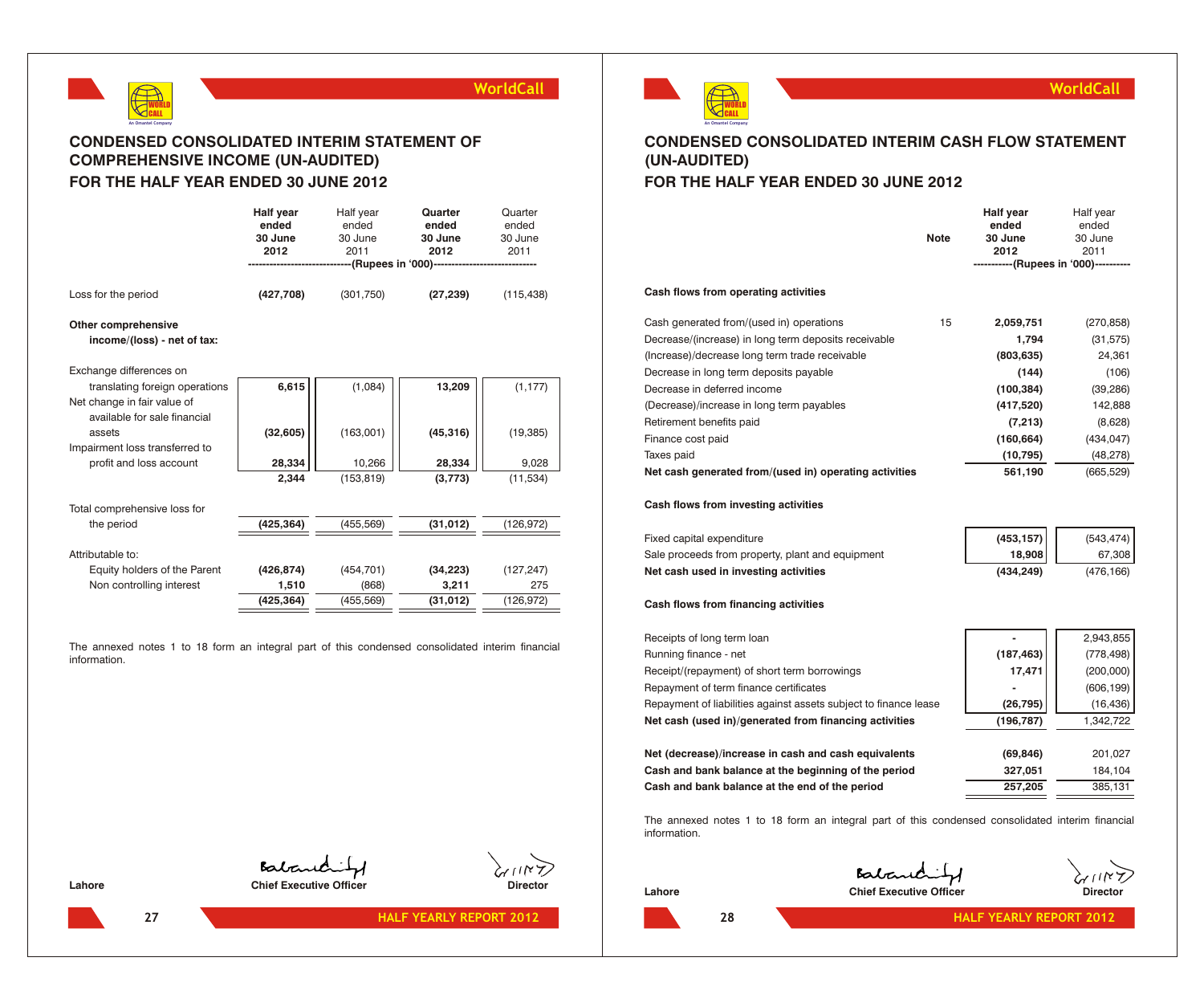**WO** O R L D **CA** A L L

**A n O m a n t e o m p a n y**

|    | Total<br>controlling<br>interest<br>Non<br>Sub<br>Total<br>Revaluation<br>reserve<br>Attributable to equity holders of the Company<br>(Rupees in '000)<br>Accumulated<br>profit/<br>(loss)<br>translation<br>Currency<br>reserve<br>reserve-available<br>for sale assets<br>Fair value | 10,217,790<br>(3,578)<br>10,221,368<br>338,360<br>517,415<br>(4,910)<br>(72,548)<br>837,335 | (152, 735) | (455, 569)<br>(868)<br>(454, 701)<br>3,393<br>(301, 199)<br>(3,393)<br>(767)  | 9,762,221<br>(4,446)<br>9,766,667<br>341,753<br>212,823<br>(5, 677)<br>(225, 283)<br>837,335 | 577,056<br>1,077<br>575,979<br>592,910<br>(191)<br>(16,740) | 1,492<br>(1,492)                   | 10,339,277<br>(3,369)<br>10,342,646<br>343,245<br>804,241<br>(5,868)<br>(242, 023)<br>837,335 | (425, 364)<br>1,510<br>(426, 874)<br>3,393<br>(427, 276)<br>(3,393)<br>4,673<br>(4, 271) | 9,913,913<br>(1,859)<br>9,915,772<br>346,638<br>373,572<br>(1, 195)<br>(246, 294)<br>837,335 | Chief Executive Off<br>alano                                                                                            | $\mathbf{1}$   | 1.1<br>1.2 | NOTES TO THE CONDENSED CONSOLIDATED INTERIM FINANCI<br><b>INFORMATION (UN-AUDITED)</b><br>FOR THE HALF YEAR ENDED 30 JUNE 2012<br>Legal status and nature of business<br>The Group consists of:<br>Worldcall Telecom Limited; and<br>Worldcall Telecommunications Lanka (Private) Limited<br>Worldcall Telecom Limited ("the Company") is a public limited company incorporate<br>Pakistan on 15 March 2001 under the Companies Ordinance, 1984 and its shares are que<br>on the Karachi and Lahore Stock Exchanges. The Company commenced its operations of<br>December 2004 and is engaged in providing Wireless Local Loop ("WLL") and Long Dista<br>& International ("LDI") services in Pakistan, operation and maintenance of public paypho<br>network and re-broadcasting international/national satellite/terrestrial wireless, c<br>television and radio signals as well as interactive communication and to establish, mair<br>and operate the licensed telephony services. The Company has been licensed by Paki<br>Telecommunication Authority ("PTA") and Pakistan Electronic Media Regulatory Auth<br>("PEMRA") for these purposes. The registered office of the Company is situated at 67A<br>Gulberg III, Lahore. In the year ended 30 June 2008, 56.80% shares (488,839,429 ordi<br>shares) had been acquired by Oman Telecommunications Company SAOG ("the Pa<br>company").<br>Worldcall Telecommunications Lanka (Private) Limited ("the Subsidiary") was incorporate<br>Sri Lanka and is a joint venture with Hayleys Group to operate payphones. The pring<br>activity of the Subsidiary is the operation and maintenance of a public payphones netw<br>Payphones are installed at various shops/commercial outlets. The Company holds 70.65<br>voting securities in the Subsidiary. The Subsidiary has accumulated losses of Rs. 147 |
|----|----------------------------------------------------------------------------------------------------------------------------------------------------------------------------------------------------------------------------------------------------------------------------------------|---------------------------------------------------------------------------------------------|------------|-------------------------------------------------------------------------------|----------------------------------------------------------------------------------------------|-------------------------------------------------------------|------------------------------------|-----------------------------------------------------------------------------------------------|------------------------------------------------------------------------------------------|----------------------------------------------------------------------------------------------|-------------------------------------------------------------------------------------------------------------------------|----------------|------------|-----------------------------------------------------------------------------------------------------------------------------------------------------------------------------------------------------------------------------------------------------------------------------------------------------------------------------------------------------------------------------------------------------------------------------------------------------------------------------------------------------------------------------------------------------------------------------------------------------------------------------------------------------------------------------------------------------------------------------------------------------------------------------------------------------------------------------------------------------------------------------------------------------------------------------------------------------------------------------------------------------------------------------------------------------------------------------------------------------------------------------------------------------------------------------------------------------------------------------------------------------------------------------------------------------------------------------------------------------------------------------------------------------------------------------------------------------------------------------------------------------------------------------------------------------------------------------------------------------------------------------------------------------------------------------------------------------------------------------------------------------------------------------------------------------------------------------------------------------------|
|    | premium<br>Share<br>capital<br>Share                                                                                                                                                                                                                                                   | 8,605,716                                                                                   |            |                                                                               | 8,605,716                                                                                    |                                                             |                                    | 8,605,716                                                                                     |                                                                                          | 8,605,716                                                                                    |                                                                                                                         | $\overline{2}$ |            | million as at balance sheet date and its current liabilities exceed its current assets by Rs. 5<br>million. The net loss for the current period after tax is Rs. 1.47 million. These factors ra<br>substantial doubt that subsidiary will be able to continue as a going concern, hence<br>financial information of the Subsidiary has not been prepared on going concern basis.<br><b>Basis of consolidation</b>                                                                                                                                                                                                                                                                                                                                                                                                                                                                                                                                                                                                                                                                                                                                                                                                                                                                                                                                                                                                                                                                                                                                                                                                                                                                                                                                                                                                                                         |
|    |                                                                                                                                                                                                                                                                                        | Balance as at 31 December 2010                                                              |            | Total comprehensive loss for the period<br>Transfer to surplus on revaluation | Balance as at 30 June 2011                                                                   | Total comprehensive (loss)/income for the period            | Transfer to surplus on revaluation | Balance as at 31 December 201                                                                 | Total comprehensive (loss)/income for the period<br>Transfer to surplus on revaluation   | Balance as at 30 June 2012                                                                   | The annexed notes 1 to 18 form an integral part of this condensed consolidated interim financial information.<br>Lahore |                |            | The consolidated interim financial information includes the financial information of the Company<br>its Subsidiary. The financial information of the Subsidiary has been consolidated on a line by<br>basis.<br>Subsidiary<br>Subsidiary is an entity controlled by the Company. Control exists when the Company has the po<br>directly or indirectly, to govern the financial and operating policies of the entity so as to benefit fro<br>activities. The financial information of the Subsidiary is included in the consolidated finan<br>information from the date that control commences until the date that control ceases.                                                                                                                                                                                                                                                                                                                                                                                                                                                                                                                                                                                                                                                                                                                                                                                                                                                                                                                                                                                                                                                                                                                                                                                                                         |
| 29 |                                                                                                                                                                                                                                                                                        |                                                                                             |            |                                                                               |                                                                                              |                                                             |                                    |                                                                                               |                                                                                          |                                                                                              | <b>HALF YEARLY REPORT 2012</b>                                                                                          |                |            | 30<br><b>HALF YEARLY REPORT 2012</b>                                                                                                                                                                                                                                                                                                                                                                                                                                                                                                                                                                                                                                                                                                                                                                                                                                                                                                                                                                                                                                                                                                                                                                                                                                                                                                                                                                                                                                                                                                                                                                                                                                                                                                                                                                                                                      |



**WorldCall**



## **NOTES TO THE CONDENSED CONSOLIDATED INTERIM FINANCIAL INFORMATION (UN-AUDITED) FOR THE HALF YEAR ENDED 30 JUNE 2012**

- **1 Legal status and nature of business**
	- **1.1 The Group consists of:**

1.2 Worldcall Telecom Limited ("the Company") is a public limited company incorporated in Pakistan on 15 March 2001 under the Companies Ordinance, 1984 and its shares are quoted on the Karachi and Lahore Stock Exchanges. The Company commenced its operations on 01 December 2004 and is engaged in providing Wireless Local Loop ("WLL") and Long Distance & International ("LDI") services in Pakistan, operation and maintenance of public payphones network and re-broadcasting international/national satellite/terrestrial wireless, cable television and radio signals as well as interactive communication and to establish, maintain and operate the licensed telephony services. The Company has been licensed by Pakistan Telecommunication Authority ("PTA") and Pakistan Electronic Media Regulatory Authority ("PEMRA") for these purposes. The registered office of the Company is situated at 67A C III, Gulberg III, Lahore. In the year ended 30 June 2008, 56.80% shares (488,839,429 ordinary shares) had been acquired by Oman Telecommunications Company SAOG ("the Parent company"). **Example 16 Communication CONSOLIDATED INTERHM FINANCIA**<br> **EXAMPLE THE CONDENSED CONSOLIDATED INTERHM FINANCIAL COMMEMBER (UNLA AUDITEED)**<br> **THE HALF YEAR ENDED 30 JUNE 2012**<br> **Example the date that control commences unt** 

Worldcall Telecommunications Lanka (Private) Limited ("the Subsidiary") was incorporated in Sri Lanka and is a joint venture with Hayleys Group to operate payphones. The principal activity of the Subsidiary is the operation and maintenance of a public payphones network. Payphones are installed at various shops/ commercial outlets. The Company holds 70.65% of voting securities in the Subsidiary. The Subsidiary has accumulated losses of Rs. 147.701 million as at balance sheet date and its current liabilities exceed its current assets by Rs. 58.32 million. The net loss for the current period after tax is Rs. 1.47 million. These factors raised substantial doubt that subsidiary will be able to continue as a going concern, hence the financial information of the Subsidiary has not been prepared on going concern basis.

### **2 Basis of consolidation**

### **Subsidiary**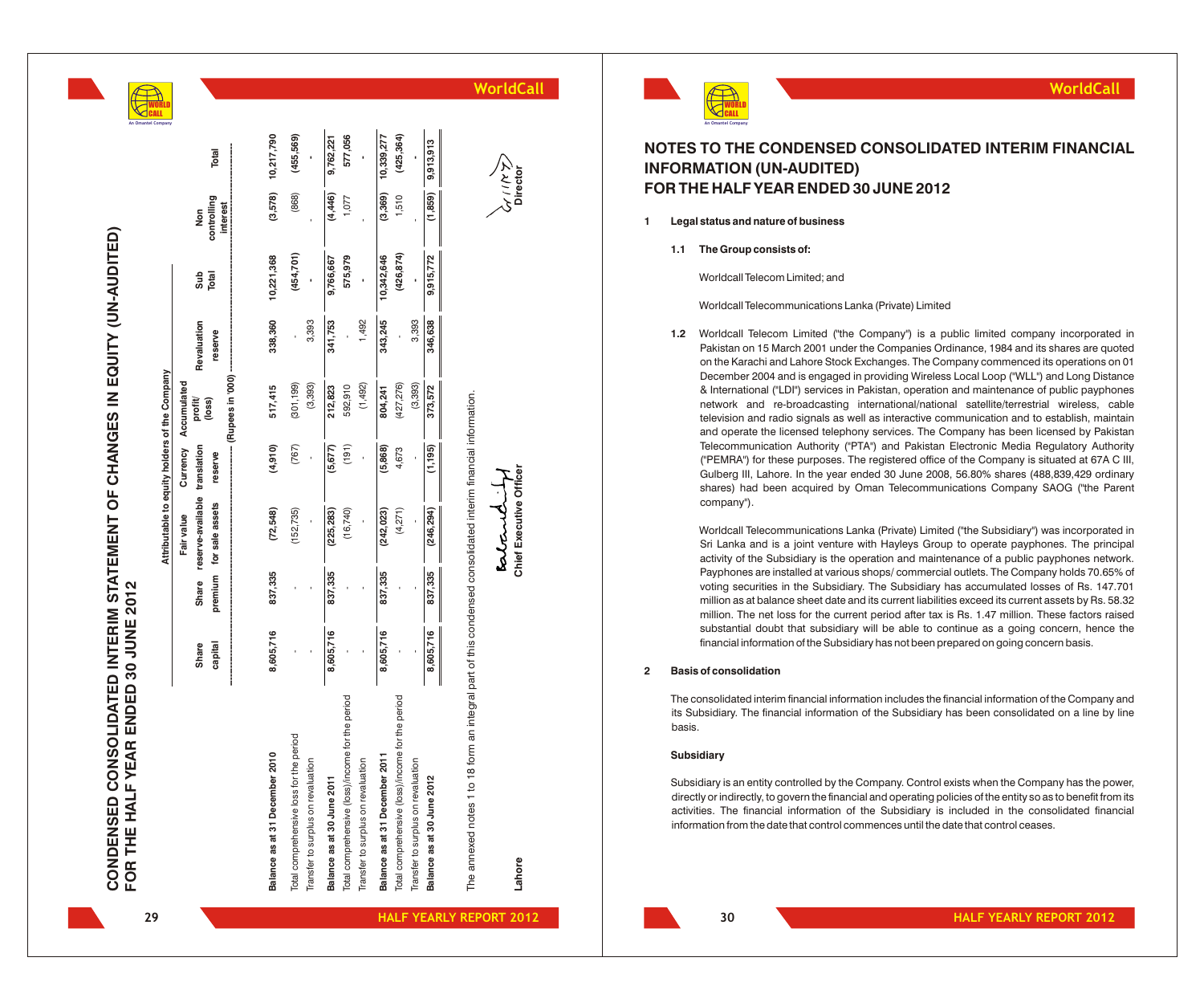

#### **Transactions eliminated on consolidation**

Intragroup balances and any other unrealized gains and losses or income and expenses arising from intragroup transactions, are eliminated in preparing the condensed consolidated financial information. Unrealized losses are eliminated in the same way as unrealized gains, but only to the extent that there is no evidence of impairment.

Non controlling interest is that part of net results of operations and of net assets of the Subsidiary attributable to interest which are not owned by the Group. Non controlling interest is presented separately in the consolidated financial information.

### **3 Statement of compliance**

This condensed consolidated interim financial information for the period ended 30 June 2012 has been prepared in accordance with the requirements of the International Accounting Standard 34 - Interim Financial Reporting and provisions of and the directives issued under the Companies Ordinance, 1984. In case where requirements of Companies Ordinance, 1984 differ, the provisions of or directives issued under the Companies Ordinance, 1984 or directives issued by Securities and Exchange Commission of Pakistan ("SECP") have been followed. This condensed consolidated interim financial information does not include all the information and disclosures required in the annual consolidated financial statements and should be read in conjunction with the financial statements of the Group for the year ended 31 December 2011.

### **4 Significant accounting judgments and estimates**

The preparation of condensed consolidated interim financial information in conformity with approved accounting standards requires management to make judgments, estimates and assumptions that affect the application of accounting policies and reported amounts of assets and liabilities, income and expenses. The estimates, associated assumptions and judgments are based on historical experience and various other factors that are believed to be reasonable under the circumstances, the result of which form the basis of making the judgments about carrying values of assets and liabilities that are not readily apparent from other sources. Actual results may differ from these estimates. In preparing this condensed consolidated interim financial information, the significant judgments made by management in applying accounting policies and the key sources of estimation were the same as those that were applied to the financial statements for the year ended 31 December 2011.

### **5 Accounting policies**

Accounting policies adopted for preparation of this condensed interim financial information are same as those applied in the preparation of the audited financial statements of the Group for the year ended 31 December 2011 and stated therein.



|    |     |                                                     |             |                 | /orldCall                                               |  |  |
|----|-----|-----------------------------------------------------|-------------|-----------------|---------------------------------------------------------|--|--|
| 6. |     | An Omantel Company<br>Property, plant and equipment | <b>Note</b> | 30 June<br>2012 | 31 December<br>2011<br>--------(Rupees in '000)-------- |  |  |
|    |     |                                                     |             |                 |                                                         |  |  |
|    |     | Owned and leased assets:                            |             |                 |                                                         |  |  |
|    |     | Opening net book value                              |             | 13,527,048      | 12,795,044                                              |  |  |
|    |     | Additions during the period/year                    | 6.1         | 331,626         | 1,997,791                                               |  |  |
|    |     |                                                     |             | 13,858,674      | 14,792,835                                              |  |  |
|    |     | Disposals for the period/year - NBV                 | 6.2         | (16, 747)       | (24, 514)                                               |  |  |
|    |     | Adjustment during the period/year - NBV             |             |                 | (187)                                                   |  |  |
|    |     | Depreciation for the period/year                    |             | (594, 174)      | (1, 241, 086)                                           |  |  |
|    |     | Closing net book value                              | 6.3         | 13,247,753      | 13,527,048                                              |  |  |
|    | 6.1 | <b>Break-up of additions</b>                        |             |                 |                                                         |  |  |
|    |     | Leasehold improvements                              |             | 702             | 5,983                                                   |  |  |
|    |     | Plant and equipment                                 |             | 308,083         | 1,767,386                                               |  |  |
|    |     | Office equipment                                    |             | 710             | 6,437                                                   |  |  |
|    |     | Computers                                           |             | 21,764          | 61,561                                                  |  |  |
|    |     | Furniture and fixtures                              |             | 300             | 280                                                     |  |  |
|    |     | Vehicles                                            |             | 67              | 155,569                                                 |  |  |
|    |     | Lab and other equipment                             |             |                 | 575                                                     |  |  |
|    |     |                                                     |             | 331,626         | 1,997,791                                               |  |  |
|    | 6.2 | Break-up of disposals - NBV                         |             |                 |                                                         |  |  |
|    |     | Plant and equipment                                 |             |                 | (5,537)                                                 |  |  |
|    |     | Office equipment                                    |             | (40)            | (767)                                                   |  |  |
|    |     | Computers                                           |             | (16,001)        | (290)                                                   |  |  |
|    |     | Furniture and fixtures                              |             |                 | (4)                                                     |  |  |
|    |     | Vehicles                                            |             | (706)           | (17, 916)                                               |  |  |
|    |     |                                                     |             | (16.747)        | (24.514)                                                |  |  |

**6.3** Property, plant and equipment includes equipment deployed in implementing the Universal Service Fund network which is subject to lien exercisable by Universal Service Fund Company ("USFC") in the event of failure by the Company to maintain service availability and quality specification.

|   |                                        |             | 30 June   | 31 December                      |
|---|----------------------------------------|-------------|-----------|----------------------------------|
|   |                                        | <b>Note</b> | 2012      | 2011                             |
|   |                                        |             |           | --------(Rupees in '000)-------- |
| 7 | Intangible assets - NBV                |             |           |                                  |
|   | Licenses                               |             | 1,814,166 | 1,893,173                        |
|   | Patents and copyrights                 |             |           | 125                              |
|   | Indefeasible right of use - Media cost | 7.1         | 710,702   | 736,836                          |
|   | Goodwill                               | 7.2         | 2,553,494 | 2,553,494                        |
|   |                                        |             | 5.078.362 | 5,183,628                        |

**7.1** During last year, the Company acquired an indefeasible right of use in respect of capacity procured from Multinet Pakistan (Private) Limited for the period of 15 years.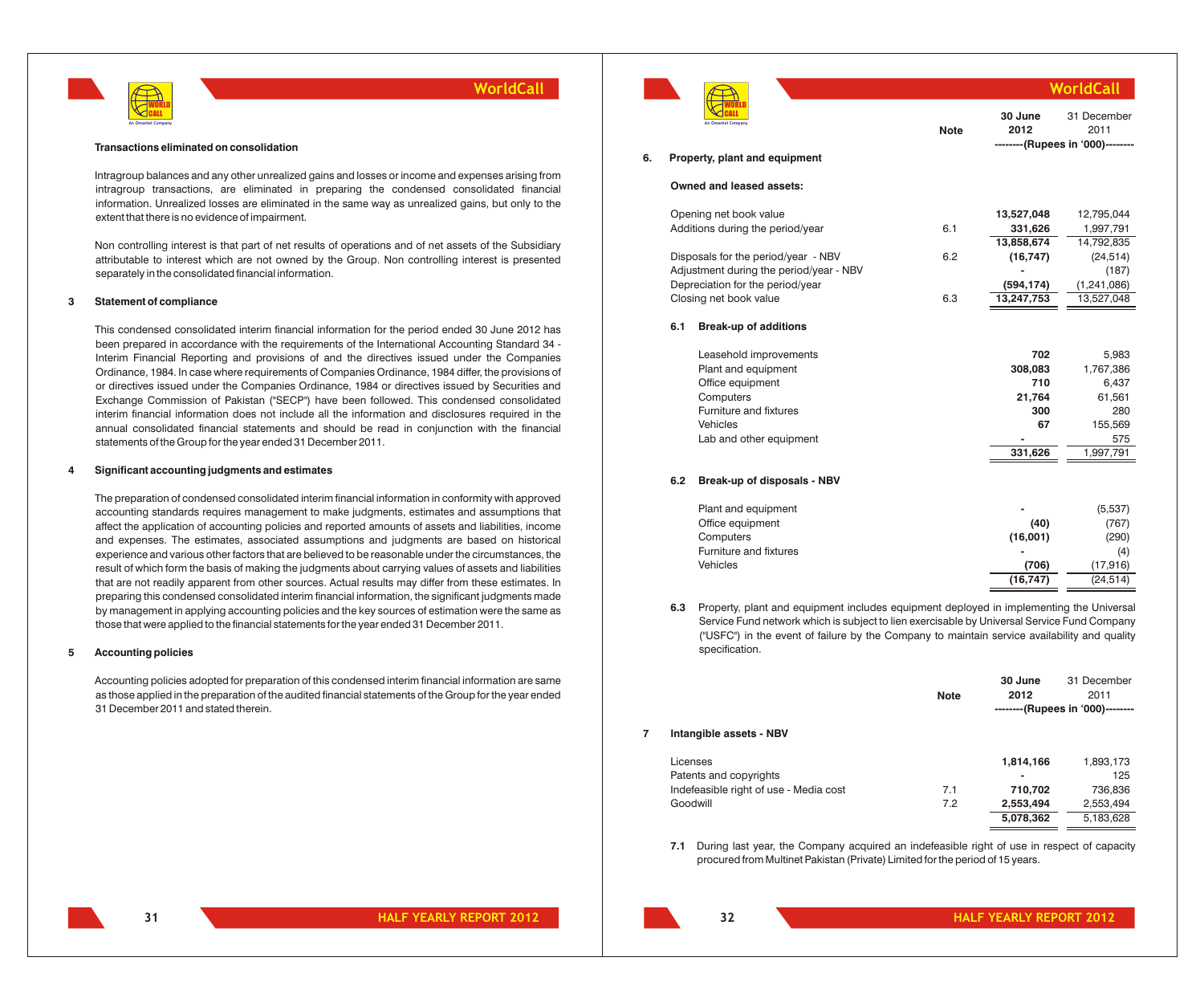

**7.2** Goodwill represents the difference between the cost of the acquisition (fair value of consideration paid) and the fair value of the net identifiable assets acquired at the time of merger of Worldcall Telecom Limited with Worldcall Communications Limited, Worldcall Multimedia Limited and Worldcall Broadband Limited.

The Company assessed the recoverable amount of Goodwill at 30 June 2012 and determined that as of this date, there is no indication of impairment of Goodwill. The recoverable amount was calculated on the basis of five year financial business plan which assumes cash inflows of USD 70 million from investing and financing activities. As assumed in the five year financial plan, the Company during last year obtained a long term loan facility of USD 35 million. The management has considered the delays in the inflows of second tranche of USD 35 million due to delay in regulatory approval and is of the opinion that it will not have a significant impact on the recoverable amount of Goodwill.

The business plan also includes a comprehensive analysis of the existing operational deployments of the Company along with strategic direction of future investments and business growth. Discount rate of 16% was used for the calculation of net present value of future cash flows. The cash flows beyond the five years period have been extrapolated using a steady 5% growth rate which is consistent with the long-term average growth rate for the industry, whereas for impairment calculation no growth is considered in cash flows beyond five years as per International Accounting Standard 36-Impairment of Assets.

### **8 Long term trade receivable**

This represents receivable from the sale of Optical Fiber Cable stated at amortized cost by using the discount rate of 16%. This amount is receivable from Pakistan Mobile Communications (Private) Limited over a period of five years and from Getronics Pakistan (Private) Limited over a period of 20 years.

### **9 Non current assets and liabilities classified as held for sale**

The Group's foreign subsidiary namely Worldcall Telecommunications Lanka (Private) Limited was suffering losses as the demand for payphones in Sri Lanka has greatly diminished. Keeping in view the Sri Lankan market conditions and negative equity of the subsidiary, the management decided and approved the winding up of the subsidiary. Long term investment in subsidiary has been classified as discontinued operations.

Following are the results for the period ending 30 June 2012 and the comparative period of discontinued operations.

|                                           | <b>Half Year</b><br>ended<br>30 June<br>2012 | <b>Half Year</b><br>ended<br>30 June<br>2011 |
|-------------------------------------------|----------------------------------------------|----------------------------------------------|
|                                           | ---------(Rupees in '000)---------           |                                              |
| <b>Results of discontinued operations</b> |                                              |                                              |
| Revenue                                   |                                              | 1,130                                        |
| Expenses                                  | (1, 472)                                     | (6, 476)                                     |
| Results from operating activities         | (1, 472)                                     | (5, 346)                                     |
| Finance cost                              | (1)                                          | (62)                                         |
| Other income                              | -                                            | 3,535                                        |
| Loss for the period                       | (1, 473)                                     | (1, 873)                                     |

|    |                                                                                                                                                                                  | <b>Half Year</b><br>ended<br>30 June<br>2012 | <b>Half Year</b><br>ended<br>30 June<br>2011<br>---------(Rupees in '000)--------- |
|----|----------------------------------------------------------------------------------------------------------------------------------------------------------------------------------|----------------------------------------------|------------------------------------------------------------------------------------|
|    | Cash flow generated from/(used in) discontinued operations                                                                                                                       |                                              |                                                                                    |
|    | Net cash used in operating activities<br>Net cash used in investing activities<br>Net cash generated from financing activities<br>Net cash generated from discontinued operation | (1,885)<br>2,009<br>124                      | (4,207)<br>(59)<br>4,553<br>287                                                    |
|    |                                                                                                                                                                                  | 30 June<br>2012                              | 31 December<br>2011<br>--------(Rupees in '000)--------                            |
|    | Assets and liabilities classified as held for sale                                                                                                                               |                                              |                                                                                    |
|    | <b>Assets</b>                                                                                                                                                                    |                                              |                                                                                    |
|    | Cash and bank                                                                                                                                                                    | 147<br>147                                   | 23<br>23                                                                           |
|    | <b>Liabilities</b>                                                                                                                                                               |                                              |                                                                                    |
|    | Trade and other payables<br>Income tax payable                                                                                                                                   | 244<br>6<br>250                              | 7,271<br>7<br>7,278                                                                |
|    |                                                                                                                                                                                  |                                              |                                                                                    |
| 10 | Term finance certificates - Secured                                                                                                                                              |                                              |                                                                                    |
|    | Term Finance Certificates - III                                                                                                                                                  | 2,191,648                                    | 2,191,648                                                                          |
|    | Less: initial transaction cost                                                                                                                                                   | (53,994)<br>2,137,654                        | (53,994)<br>2,137,654                                                              |
|    | Amortization of transaction cost                                                                                                                                                 | 44,862                                       | 39,384                                                                             |
|    | Less: current maturity                                                                                                                                                           | 2,182,516<br>(1,643,737)                     | 2,177,038<br>(1,095,825)                                                           |
|    |                                                                                                                                                                                  | 538,779                                      | 1,081,213                                                                          |

Term Finance Certificates have a face value of Rs. 5,000 per certificate.

Installment payment of TFC III amounting to Rs 708 million was due on 05 July 2012 which has been paid by the Company subsequently on 30 July 2012.

| 11 | Long term loan                        | 30 June<br>2012<br>--------(Rupees in '000)-------- | 31 December<br>2011 |
|----|---------------------------------------|-----------------------------------------------------|---------------------|
|    | Receipt                               | 2,943,855                                           | 2,943,855           |
|    | Less: Initial transaction cost        | (42, 668)                                           | (42, 668)           |
|    |                                       | 2,901,187                                           | 2,901,187           |
|    | Add: Amortization of transaction cost | 7,619                                               | 4,572               |
|    |                                       | 2,908,806                                           | 2,905,759           |
|    | Add: Exchange loss                    | 306,045                                             | 154,245             |
|    |                                       | 3,214,851                                           | 3,060,004           |
|    | Less: current maturity                | (162, 495)                                          |                     |
|    |                                       | 3,052,356                                           | 3.060.004           |
|    |                                       |                                                     |                     |

**34**

**133 HALF YEARLY REPORT 2012 HALF YEARLY REPORT 2012 12 <b>134 12 12 134 HALF YEARLY REPORT 2012** 

**WorldCall**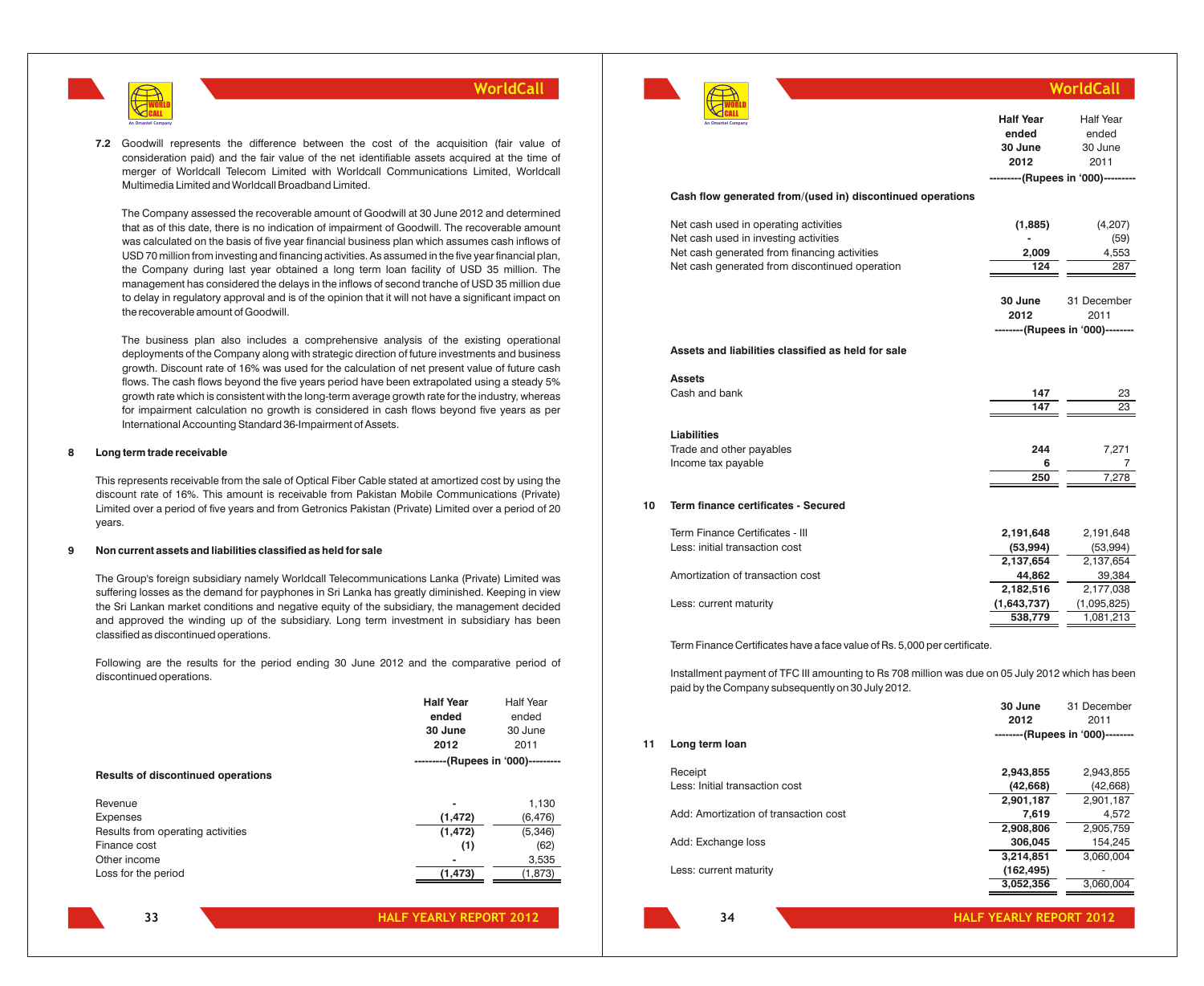

This represents foreign currency syndicated loan facility amounting to USD 35 million from Askari Bank Limited Offshore Banking Unit, Bahrain with the lead arranger being Askari Bank Limited. During the last year, USD 34.5 million were drawn from this facility. This loan is repayable in 20 equal quarterly installments, with 2 years grace period, commencing 06 June 2013. Profit is charged at three months average LIBOR plus 1.75% per annum and monitoring fee at 1.2% per annum. To secure the facility an unconditional, irrevocable, first demand stand-by letter of credit has been issued by National Bank of Oman favoring Askari Bank Limited against the corporate guarantee of Oman Telecommunication Company SAOG. This arrangement shall remain effective until all obligations under the facility are settled.

### **12 Deferred income**

It represents the amount received against contracts valuing Rs. 786 million and Rs. 487 million for the deployment of network in MTR-I and GTR respectively awarded by USFC, a Company established for the purpose of increasing teledensity in Pakistan.

|    |                                                 | 30 June<br>2012 | 31 December<br>2011                |  |
|----|-------------------------------------------------|-----------------|------------------------------------|--|
|    |                                                 |                 | ---------(Rupees in '000)--------- |  |
| 13 | Long term payable                               |                 |                                    |  |
|    | Payable to Pakistan Telecommunication Authority | 366,734         | 545,955                            |  |
|    | Payable to Multinet Pakistan (Private) Limited  | 112,376         | 173,863                            |  |
|    | <b>Suppliers</b>                                | 393,990         | 774,802                            |  |
|    |                                                 | 873,100         | 1.494.620                          |  |

### **14 Contingencies and commitments - The Company**

### **Contingencies**

### **14.1 Billing disputes with PTCL**

- **14.1.1** There is a dispute of Rs. 72.64 million (31 December 2011: Rs 72.64 million) with PTCL of non revenue time of prepaid calling cards and Rs. 47.98 million (31 December 2011: Rs 38.84 million) for excess minutes billed on account of interconnect and settlement charges. The management is hopeful that matter will be decided in favour of the Company.
- **14.1.2** PTCL has charged the Company excess Domestic Private Lease Circuits ("DPLC") and other media charges amounting to Rs. 174.6 million (31 December 2011: Rs.168.8 million) on account of difference in rates, distances and date of activations. The Company has deposited Rs. 40 million (31 December 2011: Rs. 40 million) in Escrow Account on account of dispute of charging of bandwidth charges from the date of activation of Digital Interface Units ("DIUs") for commercial operation and in proportion to activation of DIUs related to each DPLC link and excess charging in respect of Karachi-Rawalpindi link which was never activated. The management is hopeful that matter will be decided in favour of the Company.

### **14.2 Disputes with Pakistan Telecommunication Authority (PTA)**

**14.2.1** There is a dispute with PTA on roll out of Company's 479 MHz and 3.5 GHz frequency bands licenses for allegedly not completing roll out within prescribed time. The dispute is pending adjudication at PTA. The Company is hopeful that the issue will be favorably resolved at the level of PTA in as much as the Company has now started its roll out plan.



- **14.2.2** There is a dispute with PTA on payment of R&D Fund contribution amounting to Rs. 5.65 million (31 December 2011: Rs. 11.3 million). The legal validity of this fund is under challenge before the Honorable Supreme Court of Pakistan. The Company is hopeful of a favorable decision.
- **14.2.3** There is a dispute with PTA on payment of contribution of APC for USF amounting to Rs. 491 million (31 December 2011: Rs. 491 million). Out of this amount, Rs. 394 million has been deposited with PTA in relation to the period prior to the valid formation of USF fund by the Federal Government. The matter is pending adjudication before the Honorable Supreme Court of Pakistan. The Company is hopeful of a favorable decision.

### **14.3 Taxation issues**

- **14.3.1** Income Tax Return for the tax year ended 30 June 2006 was filed under the self assessment scheme. Subsequently, the case was reopened by invoking the provisions of section 122 (5A). Additions were made on account of brought forward losses, gratuity and goodwill of Rs. 773 million. The appeal of the Company is pending in Income Tax Appellate Tribunal Lahore. The management is hopeful that the matter will be decided in favour of the Company.
- **14.3.2** Income Tax Returns for the tax year ended 30 June 2003 were filed under the self assessment scheme of Worldcall Communications Limited, Worldcall Multimedia Limited, Worldcall Broadband Limited and Worldcall Phonecards Limited, now merged into the Company. The Company has received orders under section 122(5A) against the said returns filed under self assessment on 02 January 2009. As per Orders, the Income Tax Department intends to amend the returns on certain issues such as depreciation, turnover tax adjustment, gratuity provision, share premium, allocation of expenses to capital gain, mark up from associates and share deposit money amounting to Rs. 29.9 million. An appeal has been filed by the Company against the orders before the Commissioner of Income Tax (Appeals). Commissioner of Income Tax (Appeals) has restored the original assessment order U/S 177 dated 17 May 2005 for Worldcall Broadband Limited. Remaining appeals were also decided and a partial relief was given by CIT (Appeals), while being aggrieved, the Company has filed appeals in Income Tax Appellate Tribunal Lahore. Based on legal advice, the management is hopeful that matter will be decided in favour of the Company.
- **14.3.3** There is a dispute with sales tax authorities for payment of Rs.167 million claimed and obtained as sales tax refund in the year 2006 by the Company. The matter is presently being adjudicated by the Honorable Lahore High Court Lahore. An injunction currently holds field which precludes recovery from the Company. The Company has paid 20% of principal amount to date to the department against the said dispute. Moreover, this is an industrial issue and in case companies of other jurisdiction the Inland Revenue Tribunal has dismissed the case of sales tax authorities. It is therefore, the Company is hopeful of a favorable decision.
- **14.3.4** The department of Inland Revenue, Sales Tax, LTU has issued a show cause notice under section 11(2) and 36(1) of the Sales Tax Act 1990 demanding Rs. 223.32 million allegedly claimed wrongly as input tax during the period 2005 to 2009 on LDI services. It is the case of the department that LDI services are exempt under Federal Excise Act therefore input tax cannot be claimed for exempt services. Based on legal advice Company is hopeful of a favorable decision.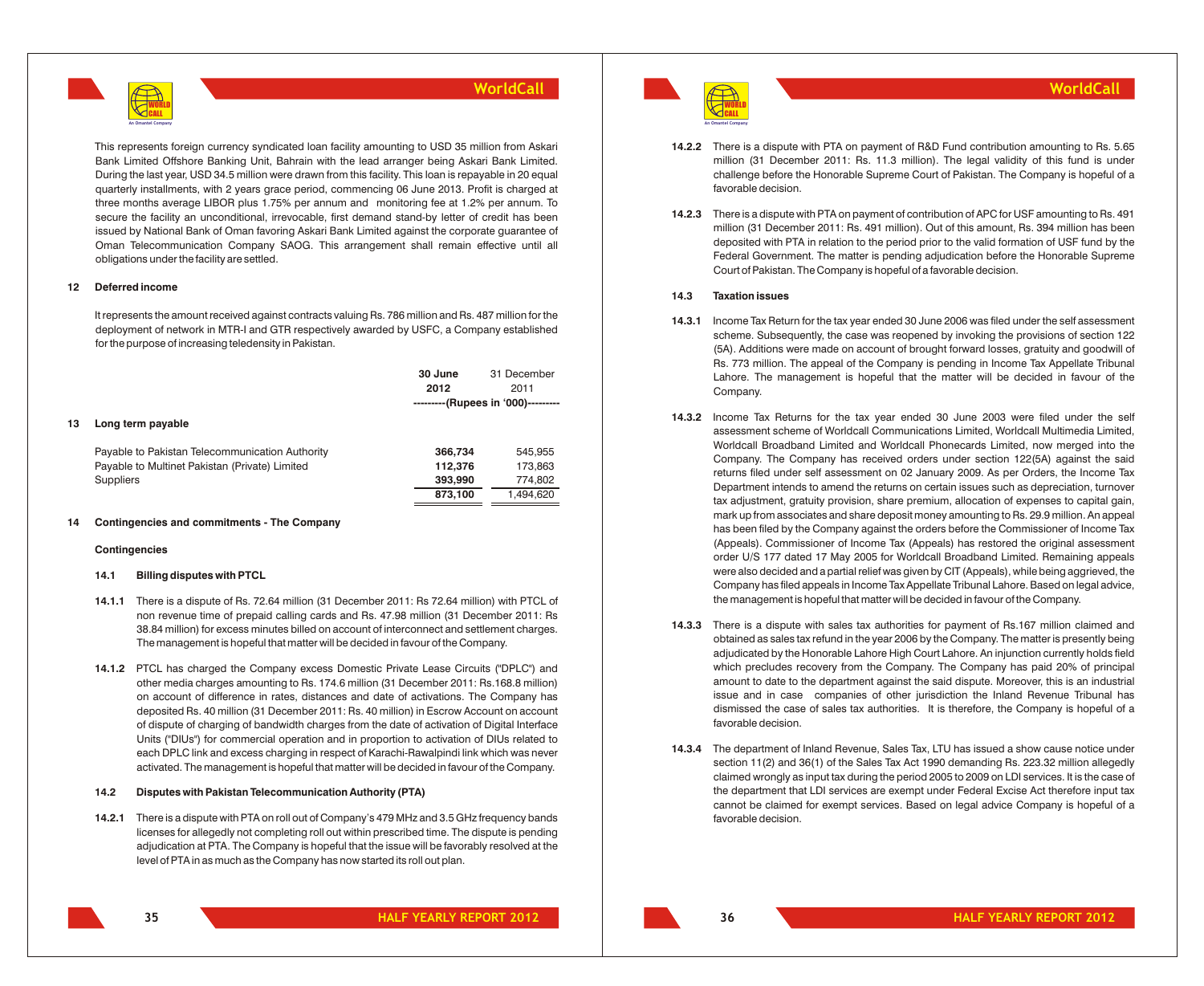| An Omantel Company |
|--------------------|

|    |                                                                                                                                                                                                                                                                       | 30 June<br>2012                              | 31 December<br>2011<br>---------(Rupees in '000)--------- |
|----|-----------------------------------------------------------------------------------------------------------------------------------------------------------------------------------------------------------------------------------------------------------------------|----------------------------------------------|-----------------------------------------------------------|
|    | <b>Commitments</b>                                                                                                                                                                                                                                                    |                                              |                                                           |
|    | 14.4 Outstanding guarantees                                                                                                                                                                                                                                           | 1,208,335                                    | 963,482                                                   |
|    | 14.5 Commitments in respect of capital expenditure                                                                                                                                                                                                                    | 2,050,839                                    | 2,185,760                                                 |
|    | 14.6 Outstanding letters of credit                                                                                                                                                                                                                                    | 44,844                                       | 55,697                                                    |
|    |                                                                                                                                                                                                                                                                       | <b>Half Year</b><br>ended<br>30 June<br>2012 | <b>Half Year</b><br>ended<br>30 June<br>2011              |
|    |                                                                                                                                                                                                                                                                       | ------(Rupees in '000)----                   |                                                           |
| 15 | Cash generated from/(used in) operations                                                                                                                                                                                                                              |                                              |                                                           |
|    | Loss before taxation<br>Adjustment for non-cash charges and other items:                                                                                                                                                                                              | (756, 724)                                   | (425, 686)                                                |
|    | Depreciation<br>Amortization of intangible assets<br>Amortization of transaction cost                                                                                                                                                                                 | 594,174<br>96,310<br>8,527                   | 722,053<br>51,668<br>6,667                                |
|    | Discounting charges                                                                                                                                                                                                                                                   | 30,349                                       | $\frac{1}{2}$                                             |
|    | Amortization of receivables<br>Provision for doubtful receivables                                                                                                                                                                                                     | 554,608<br>79,100                            | (1, 397)<br>47,159                                        |
|    | Provision for stores and spares<br>Impairment loss on available for sale financial assets                                                                                                                                                                             | 3,000<br>28,334                              | 6,000<br>10,266                                           |
|    | Exchange loss on foreign currency loan<br>Gain on disposal of property, plant and equipment                                                                                                                                                                           | 151,800<br>(2, 162)                          | 24,870<br>(50, 841)                                       |
|    | Exchange translation difference                                                                                                                                                                                                                                       | 6,824                                        | (767)                                                     |
|    | <b>Retirement benefits</b><br>Finance cost                                                                                                                                                                                                                            | 52,025<br>275,108                            | 46,351<br>339,339                                         |
|    | Profit before working capital changes                                                                                                                                                                                                                                 | 1,121,273                                    | 775,682                                                   |
|    | Effect on cash flow due to working capital changes:                                                                                                                                                                                                                   |                                              |                                                           |
|    | (Increase)/decrease in the current assets                                                                                                                                                                                                                             |                                              |                                                           |
|    | Stores and spares<br><b><i><u>P.A. L. P.A. L. But the Contract of the Contract of the Contract of the Contract of the Contract of the Contract of the Contract of the Contract of the Contract of the Contract of the Contract of the Contract of the Con</u></i></b> | (3,309)                                      | (19, 618)                                                 |

| Stores and spares                          | (3,309)    | (19,618)    |
|--------------------------------------------|------------|-------------|
| Stock in trade                             | 15.832     | 3.440       |
| Trade debts                                | (547, 084) | (551, 313)  |
| Loans and advances                         | (31, 959)  | (65, 252)   |
| Deposits and prepayments                   | (72, 706)  | 40.339      |
| Other receivables                          | 27.361     | (49, 970)   |
| Increase/(decrease) in current liabilities |            |             |
| Trade and other payables                   | 1,550,343  | (404, 166)  |
|                                            | 938,478    | (1,046,540) |
|                                            | 2.059.751  | (270, 858)  |



## **WorldCall**

### **16 Related party transactions**

The related parties comprise of shareholders, foreign subsidiary, local associated companies, related group companies, directors of the Company, companies where directors also hold directorship and key management personnel. Significant transactions with related parties are as follows:

|                                         |                                      | <b>Half Year</b>                   | <b>Half Year</b> |
|-----------------------------------------|--------------------------------------|------------------------------------|------------------|
|                                         |                                      | ended                              | ended            |
|                                         |                                      | 30 June                            | 30 June          |
|                                         |                                      | 2012                               | 2011             |
|                                         |                                      | ---------(Rupees in '000)--------- |                  |
|                                         |                                      |                                    |                  |
|                                         |                                      |                                    |                  |
| <b>Relationship with</b><br>the Company | <b>Nature of transactions</b>        |                                    |                  |
| Parent company                          | Purchase of goods and services       | 392,146                            | 124,384          |
|                                         | Sale of goods and services           | 33,843                             | 114,472          |
| Other related parties                   | Purchase of goods and services       | 4,584                              | 7,850            |
|                                         | Purchase of property                 |                                    | 21,000           |
|                                         | Sale of goods and services           | 1,330                              | 405              |
| Key management<br>personnel             | Salaries and other employee benefits | 55,700                             | 56,644           |

All transactions with related parties have been carried out on commercial terms and conditions.

|                 | ---------(Rupees in '000)--------- |
|-----------------|------------------------------------|
| 30 June<br>2012 | 31 December<br>2011                |
|                 |                                    |

## **Period end balances**

| Receivable from related parties | 228,813   | 232.281   |
|---------------------------------|-----------|-----------|
| Payable to related parties      | 1.967.076 | 1.487.304 |

These are in normal course of business and are interest free.